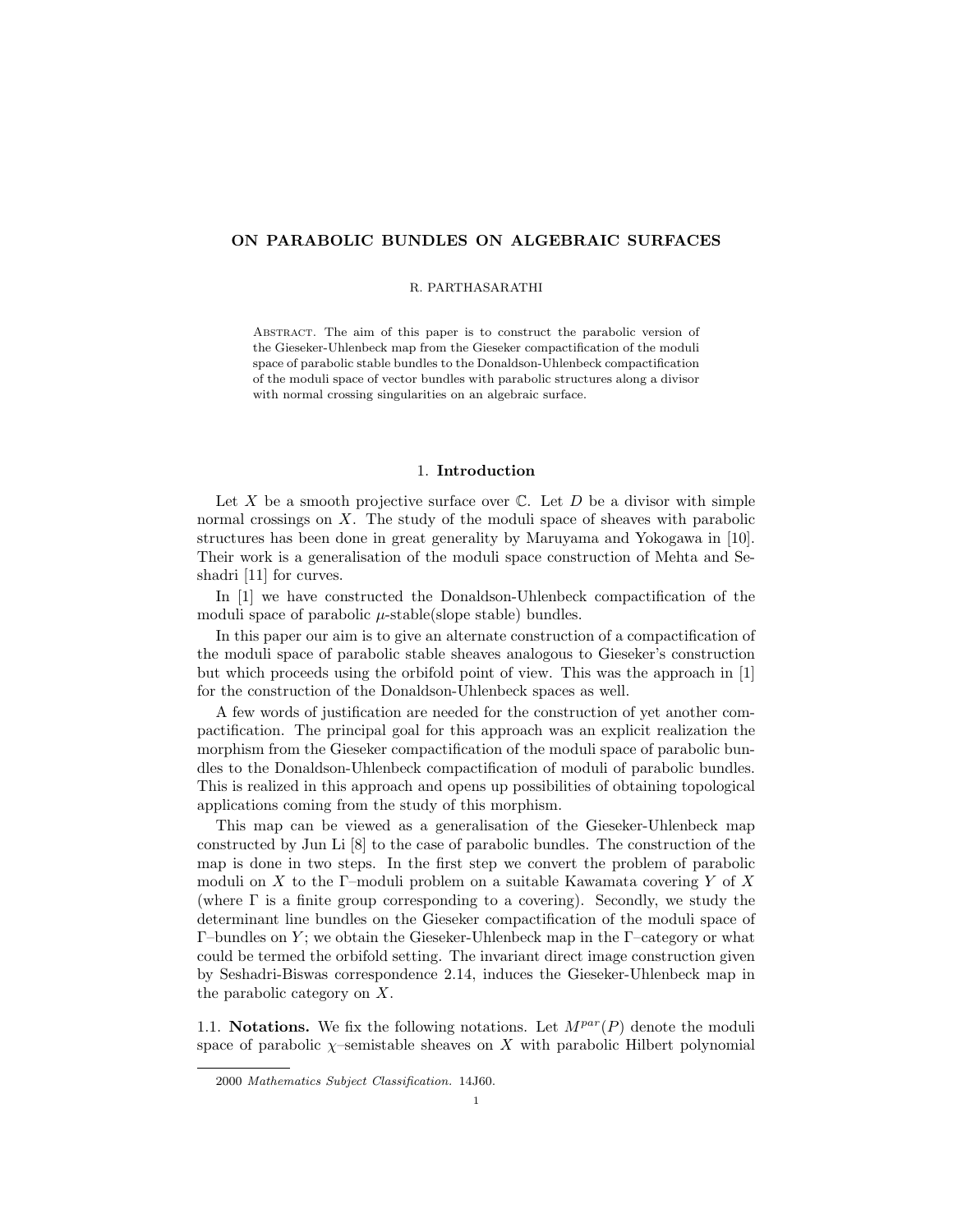#### 2 R. PARTHASARATHI

P and parabolic datum  $s_*(\text{see Section 2.3}).$   $M^{par}(c_*)$  denotes the moduli space of parabolic  $\chi$ –semistable sheaves of rank r on X of type  $c_* = (\mathcal{P}, k, s_*)$ , where P the determinant of  $E^*$ , k the second Chern class of the underlying sheaf of  $E^*$  together with parabolic datum  $s_{*}$ .  $M^{par,\mu}(c_{*})$  denotes the moduli space of parabolic  $\mu$ – semistable sheaves  $M^{\alpha}_{k,1,r}$  of rank r with parabolic structure given by  $(\alpha, k, 1, r)$ where

- $\alpha = (\alpha_1, \alpha_2, ..., \alpha_l),$
- $l = (deg(F_1), deg(F_2), ..., deg(F_l))$
- $\mathbf{r} = (rank(F_1/F_2), rank(F_2/F_3), ..., rank(F_l/F_{l+1}))$

In our notation fixing  $s_*$  is equivalent to fixing the tuple  $(\alpha, k, l, r)$ . The main theorem of the paper is:

**Theorem 1.1.** Let X be a smooth projective algebraic surface over  $\mathbb{C}$ . Let  $\Theta_1$ be an ample divisor on  $X$ . Let  $D$  be a normal crossing divisor on  $X$ . Let  $P$  be a polynomial in  $\mathbb{Q}[z]$ . We fix  $s_*$  a parabolic datum. Then there is a moduli space  $M^{par}(P)$  of parabolic  $\chi$ -semistable sheaves  $E_*$  of rank r on X with parabolic Hilbert polynomial P. Moreover, there is a morphism  $\gamma$  which we term the "Gieseker-to-Uhlenbeck" map for the parabolic bundles:

$$
\gamma: M^{par}({\bf c}_*) \longrightarrow M^{par,\mu}({\bf c}_*)
$$

The theorem is an immediate consequence to Theorem 4.14 and Theorem 5.11. Actually we have Theorem 4.14 in a more general setting. Let  $Y$  be a smooth projective algebraic variety over  $\mathbb C$ . Let  $\Theta$  be an ample line bundle on Y. We prove that there is a coarse moduli space  $M^{\Gamma}$  which represents the equivalence classes of pure d-dimensional  $(\Gamma, \chi)$ -semistable sheaves on Y.

To construct the moduli space of  $(\Gamma, \chi)$ –semi stable sheaves, we work with the Γ-fixed points  $R^{\Gamma}$ (see Section 4) of the Quot scheme  $Quot(V \otimes W, P)$  of semistable coherent sheaves with fixed Hilbert polynomial  $P$ ( the study of Γ-fixed points is due to Seshadri in the curve case [13], see also [14]). We show that  $R^{\Gamma}$  can be embedded into a suitable Grassmannian variety(see section 4). We use GIT to define semistable points in this Grassmannian variety. Using the embedding we identify the semistable points in  $R^{\Gamma}$ . We prove that the semistable points in the scheme  $R^{\Gamma}$ are in fact the  $(\Gamma, \chi)$ –semistable sheaves parametrised by the scheme. Then we use GIT to conclude that a good quotient  $M^{\Gamma}$  of the  $R^{\Gamma}$  exists. This good quotient is indeed the moduli space of  $(\Gamma, \chi)$ –semistable sheaves. The moduli space  $M^{\tau}$  of  $(\Gamma, \chi)$ –semistable sheaves of certain local type  $\tau$  is a Gieseker compactification of the moduli space of parabolic stable bundles on X.

In the end, using the universal property of the categorical quotient, we have the Gieseker-to-Uhlenbeck map  $\gamma$ .

Acknowledgement. The approach using Γ-sheaves on suitable Kawamata covers to construct Gieseker-Maruyama type compactifications for parabolic bundles came up following my doctoral work. I thank V. Balaji for suggesting this approach to study the problem. I thank Lothar Göttsche for a meticulous reading of a preliminary draft of this paper, for his comments and helpful suggestions. I thank Prof M.S. Narasimhan, and Arijit Dey for some useful discussions. Main draft of the article was prepared when the author was a Post Doctoral Fellow at ICTP, Trieste, Italy.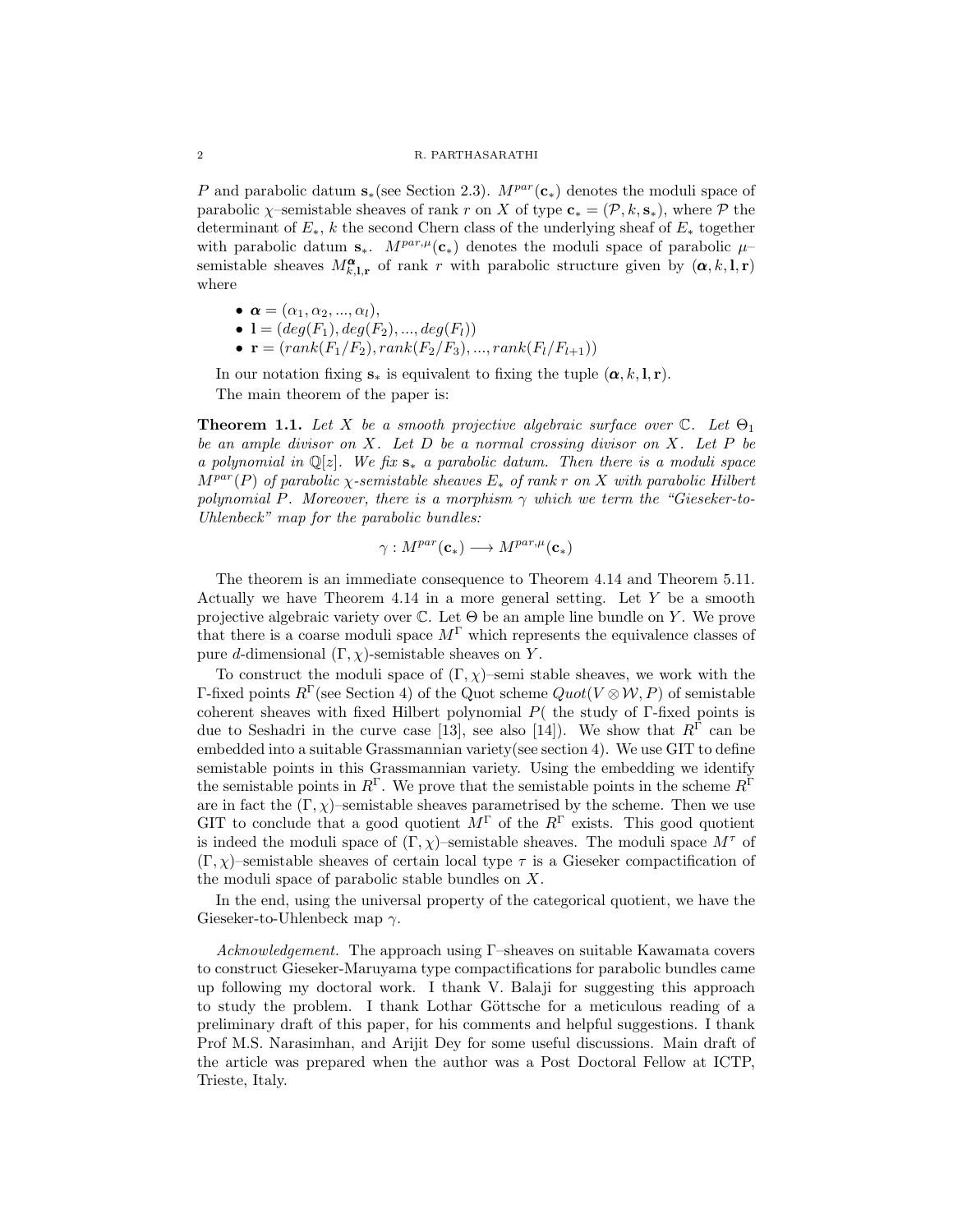#### 2. Parabolic bundles

Let  $X$  be a connected smooth projective variety of dimension  $n$ . Let  $D$  be an effective divisor on X. For a coherent sheaf E on X the image of  $E \otimes_{\mathcal{O}_X} \mathcal{O}_X(-D)$ in E will be denoted by  $E(-D)$ . The following definition of parabolic sheaf was introduced in [10].

**Definition 2.1.** [10, Definition 2.3] Let E be a torsion-free  $\mathcal{O}_X$ -coherent sheaf on X. A quasi-parabolic structure on E over D is a filtration by  $\mathcal{O}_X$ -coherent subsheaves

$$
E = F_1(E) \supset F_2(E) \supset \cdots \supset F_l(E) \supset F_{l+1}(E) = E(-D)
$$

The integer  $l$  is called the length of the filtration. A parabolic structure is a quasi-parabolic structure, as above, together with a system of weights  $\{\alpha_1, \dots, \alpha_l\}$ such that

 $0 \leq \alpha_1 < \alpha_2 < \cdots < \alpha_{l-1} < \alpha_l < 1$ 

where the weight  $\alpha_i$  corresponds to the subsheaf  $F_i(E)$ .

We shall denote the parabolic sheaf defined above by  $(E, F_*, \alpha_*)$ . When there is no risk of confusion it will be denoted by  $E_*$ .

Remark 2.2. In general one associates a tuple  $\{\alpha_{1\lambda}, \cdots, \alpha_{l\lambda}\}\)$  to each component  $D_{\lambda}$ of the divisor D. We assume that for all components  $D_{\lambda}$  the same tuple  $\{\alpha_1, \cdots, \alpha_l\}$ is associated.

For a parabolic sheaf  $(E, F_*, \alpha_*)$ , define the following filtration  $\{E_t\}_{t \in \mathbb{R}}$  of coherent sheaves on  $X$  parametrized by  $\mathbb{R}$ :

$$
(2.1) \t\t\t E_t := F_i(E)(-[t]D)
$$

where [t] is the integral part of t and  $\alpha_{i-1} < t - [t] \leq \alpha_i$ , with the convention that  $\alpha_0 = \alpha_l - 1$  and  $\alpha_{l+1} = 1$ .

Remark 2.3. Let  $F$  be a proper subsheaf of  $E$  such that the quotient is torsionfree, then there is a canonical filtration  ${F_t}_{t \in \mathbb{R}}$  of coherent sheaves on X where  $F_t = E_t \cap F$ . The parabolic structure induced by this filtration to the sheaf F is called the induced parabolic structure on F.

A homomorphism from the parabolic sheaf  $(E, F_*, \alpha_*)$  to another parabolic sheaf  $(E', F'_*, \alpha'_*)$  is a homomorphism from E to E' which sends any subsheaf  $E_t$  into  $E'_t$ , where  $t \in [0, 1]$  and the filtrations are as above.

If the underlying sheaf E is locally free, then  $E_*$  will be called a parabolic vector bundle.

We recall the "covering lemma" of Kawamata: Let  $X$  be a smooth projective variety over C. Let  $D = \sum_{i=1}^{d} D_i$  be the decomposition of the normal crossing divisor  $D$  into irreducible components. Let  $N$  be an integer.

'The covering lemma' of Kawamata ([7, Theorem 1.1.1] [6, Theorem 17]) says that there is a smooth projective variety Y over  $\mathbb C$  and a Galois covering morphism  $p: Y \longrightarrow X$  such that the reduced divisor  $\tilde{D} := (p^*D)_{red}$  is a normal crossing divisor on Y and furthermore,  $p^*D_i = k_i N \cdot (p^*D_i)_{red}$ , where  $k_i, 1 \leq i \leq d$  are positive integers. Define  $\tilde{D}_i := (p^*D_i)_{red}$ ; so,  $p^*(D_i) = k_i N \tilde{D}_i$ . Let  $\Gamma$  denote the Galois group for the covering map  $p$ (See [9, Proposition 4.1.12]).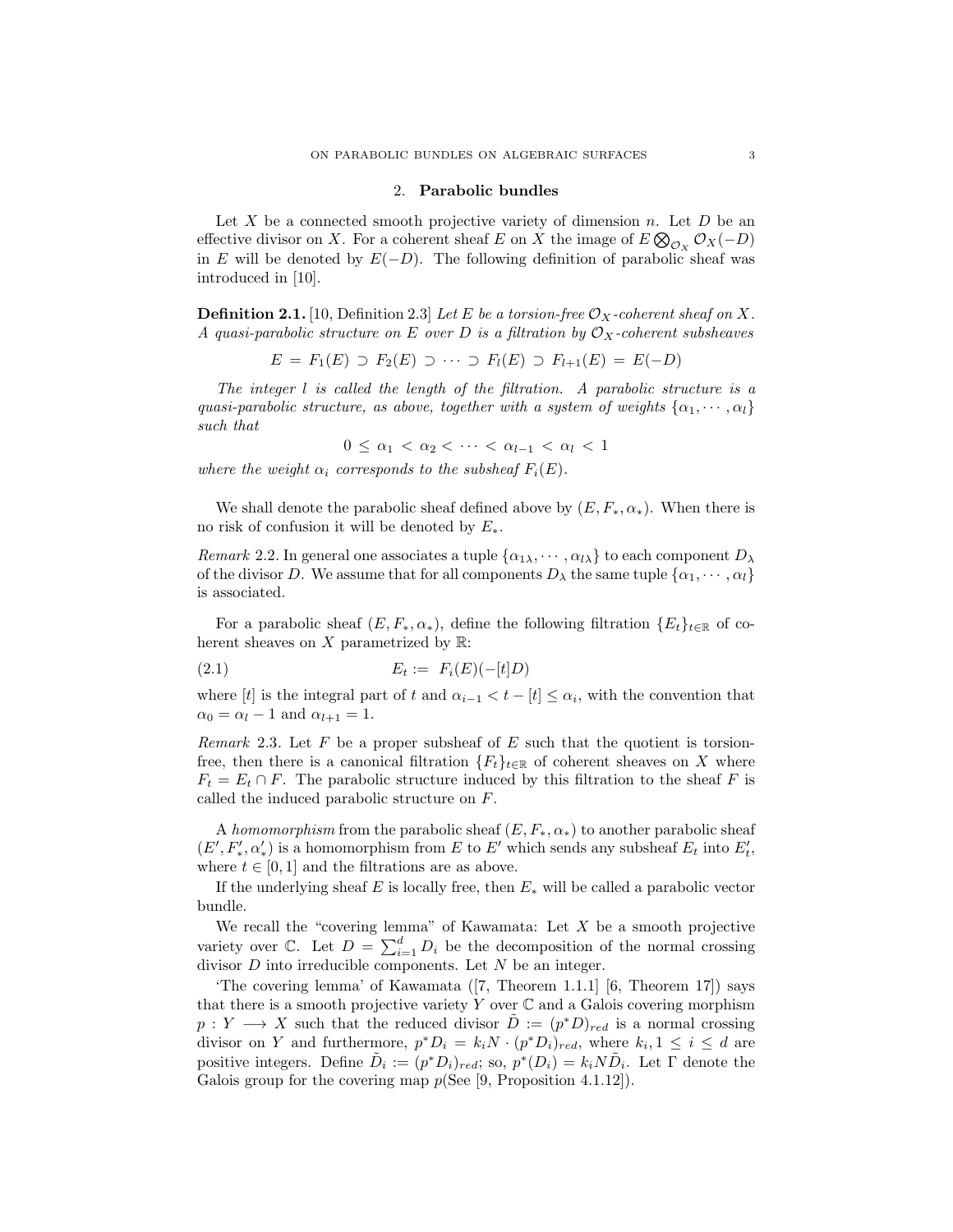2.1. On Γ bundles. Let Y be a smooth projective variety over  $\mathbb C$ . Let Γ be a finite subgroup of  $Aut(Y)$  the group of automorphisms of Y. We assume that the group  $\Gamma$  acts on Y such that the projection  $p: Y \longrightarrow Y/\Gamma$  is a ramified covering morphism with  $X := Y/\Gamma$  a smooth projective variety. Note that this is a finite morphism. Let  $y \in Y$ , then we denote the isotropy group of Γ for y by Γ<sub>y</sub>. From now onwards we fix this action of  $\Gamma$  on Y and hence call Y a  $\Gamma$ -variety.

Then it is clear that the structure sheaf  $\mathcal{O}_Y$ , the sheaf of regular functions on Y gets a  $\Gamma$ -action coming from the action on Y.

**Definition 2.4.** (see [2]) Let  $\mathcal{E}$  be a coherent sheaf of  $\mathcal{O}_Y$ -modules on Y such that the action of the group  $\Gamma$  on Y lifts to an action of  $\Gamma$  on  $\mathcal E$ , then it is called a  $\Gamma$ -sheaf. This means that  $\Gamma$  acts on the total space of stalks of  $\mathcal{E}$ , and the automorphism of the space of stalks for the action of any  $\gamma \in \Gamma$  is a coherent sheaf isomorphism between  $\mathcal E$  and  $\gamma^*(\mathcal E)$ , where  $\gamma: Y \longrightarrow Y$  denotes the corresponding morphism of Y induced by the action of  $\Gamma$  on Y for each  $\gamma \in \Gamma$ .

For reference we recall the following theorem:

**Theorem 2.5.** [1, Theorem 7.1] Let X be a smooth projective surface and let  $p: Y \longrightarrow X$  be a Kawamata covering of X. Let  $\Theta$  be a pull-back of a very ample divisor  $\Theta_1$  on X.

Let  $\phi': Y \longrightarrow \mathbb{P}_{\mathbb{C}}^n$  be the closed embedding induced by  $\Theta$ . Then there exists a  $\Gamma$ -hyperplane  $Z \subset \mathbb{P}^n_{\mathbb{C}}$ , not containing Y, such that the scheme  $Z \cap Y$  is regular at every point. Furthermore, the set of hyperplanes with this property forms an open dense subset of  $\Theta | \Gamma$ .

From now on we fix the line bundle  $\Theta$  as a polarisation on Y. We define the Gieseker type semistability of a Γ-bundle with respect to  $\Theta$  on Y. For Γ trivial the Gieseker semistability notion is defined in [3].

We denote  $\mathcal{O}(n\Theta)$  by  $\mathcal{O}(n)$ . Let  $\mathcal E$  be a coherent sheaf on X. The Hilbert polynomial for  $\mathcal E$  is defined by the condition that  $P(\mathcal E,m) = dim(H^0(Y,\mathcal E(m)))$  for  $n \gg 0$ . Let d denote the dimension of the support of  $\mathcal{E}$ . Then d is the degree of the polynomial  $P(\mathcal{E}, m)$ . Write

$$
P(\mathcal{E}, m) = \frac{rm^d}{d!} + \frac{am^{d-1}}{(d-1)!} + \cdots
$$

Then r is the rank of the sheaf  $\mathcal E$  and  $\mu(\mathcal E) = \frac{a}{r}$  is the slope of  $\mathcal E$ . The quotient  $p(\mathcal{E}, m) := \frac{P(\mathcal{E}, m)}{r}$  is called the normalised Hilbert polynomial of  $\mathcal{E}$ .

Remark 2.6. We recall that a coherent sheaf  $\mathcal E$  on Y is pure sheaf of dimension d if the dimension of the support of  $\mathcal E$  is d and if for every subsheaf  $\mathcal F\neq 0$  of  $\mathcal E$ , the dimension of the support of  $\mathcal F$  is d. Torsion-free sheaves are supported on Y and they are pure sheaves of dimension  $dim(Y)$ .

**Definition 2.7.** A Γ–torsion free sheaf E on Y is said to be  $(\Gamma, \chi)$ -semistable or Gieseker-Γ–semistable if for every Γ–subsheaf F of E the following inequality holds:

$$
p_F(n) \leq p_E(n)
$$

for sufficiently large n. We say E is  $(\Gamma, \chi)$  stable if the above inequality is strict.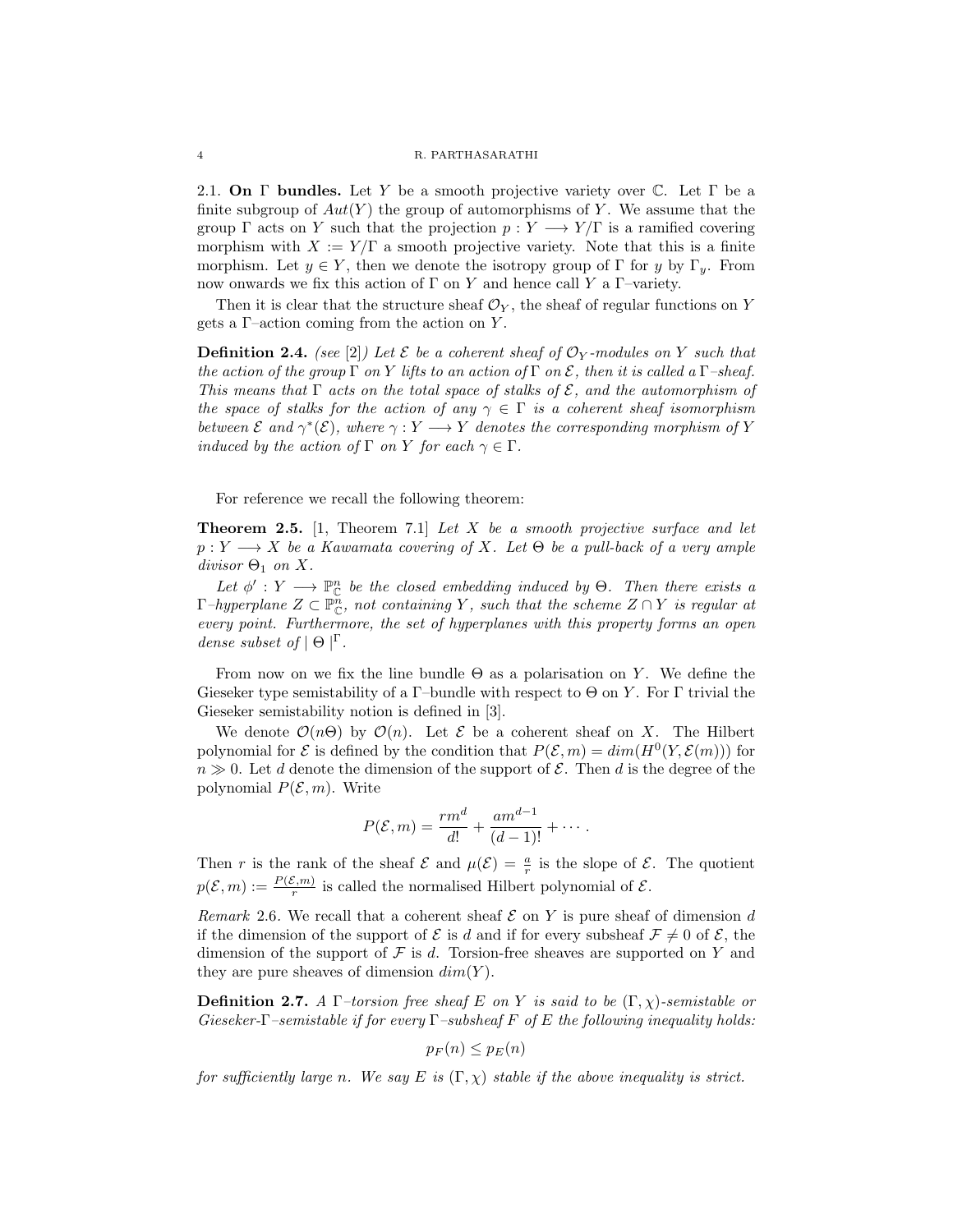Remark 2.8. When  $\Gamma$  is trivial, the sheaf  $\mathcal E$  is  $\chi$ -semistable(stable) if the above inequality is satisfied.

Remark 2.9. Let  $\mathcal E$  be a coherent Γ-sheaf. Then  $\mathcal E$  is  $(\Gamma,\chi)$ -semistable if it is pure and if for every Γ–subsheaf  $\mathcal F$  of  $\mathcal E$  we have

$$
r(\mathcal{E})P(\mathcal{F},m) \le r(\mathcal{F})P(\mathcal{E},m)
$$

for sufficiently large m. For stable bundles the inequality is strict.

Remark 2.10. Let V be a pure d-dimensional  $\Gamma$ -sheaf of rank r on Y. The Harder-Narasimhan filtration for  $V$  is the unique filtration

$$
0 \subset V_0 \subset V_1 \subset V_2 \subset V_3 \subset \cdots \subset V_l = V
$$

of Γ–subsheaves  $V_i$  of V such that  $V_i/V_{i-1}$  for  $i \in [1, l]$  are  $(\Gamma, \chi)$ -semistable sheaves with normalised Hilbert polynomials  $p(V_i/V_{i-1})(n)$  strictly decreasing as i increases for large  $n$ (cf. [15, Lemma 3.1]).

**Definition 2.11.** Let V be a  $(\Gamma, \chi)$ -semistable pure d-dimensional sheaf of rank r on Y. A Jordan-Hölder filtration for  $V$  is an increasing sequence

$$
V_1 \subset V_2 \subset V_3 \subset \cdots \subset V_n = V
$$

of pure d-dimensional  $\Gamma$ -subsheaves  $V_i$  of V such that  $V_1, V_2/V_1, \cdots V_n/V_{n-1}$  are  $(\Gamma, \chi)$ -stable sheaves with  $p(V_i/V_{i-1})(n) = p(V)(n)$ . The sheaf

$$
V_1 \oplus V_2/V_1 \oplus \cdots V_n/V_{n-1}
$$

is denoted by  $gr_X^{\Gamma}(V)$  and it is called the associated graded object of V associated to a Jordan-Hölder filtration. The sheaf  $gr^{\Gamma}(V)$  is unique.

 $Remark 2.12.$  The existence of a Jordan-Hölder filtration can be proved by induction on the rank of V. It is easy to see that  $gr_X^{\Gamma}(V)$  is independent of the choice of a Jordan-Hölder filtration. For details in the case when  $\Gamma$  is *trivial* see [15, Page 90]. It is easy to see that these results generalise for the Γ–case as well.

**Lemma 2.13.** A pure d-dimensional  $\Gamma$ -sheaf  $\mathcal{E}$  on Y is  $(\Gamma, \chi)$ -semistable if and only if it is  $\chi$ -semistable on Y.

**Proof:** If  $\mathcal{E}$  is  $\chi$ -semistable then it is clear that  $\mathcal{E}$  is  $(\Gamma, \chi)$ -semistable. Conversely, suppose that  $\mathcal E$  is  $(\Gamma, \chi)$ -semistable but not  $\chi$ -semistable. Then there is the Harder-Narasimhan filtration  $0 \subset \mathcal{E}_0 \subset \mathcal{E}_1 \subset \cdots \subset \mathcal{E}_n = \mathcal{E}$  for  $\mathcal{E}$ . Since the filtration is canonical it is invariant under the automorphisms of  $\mathcal{E}$ . Hence the elements  $\mathcal{E}_i$  of the filtration are Γ–subsheaves of  $\mathcal{E}$ . Hence each  $\mathcal{E}_i/\mathcal{E}_{i-1}$  is  $(\Gamma,\chi)$ -semistable. Therefore we have a non-trivial Harder-Narasimhan filtration of the  $\Gamma$ -sheaf  $\mathcal E$  which contradicts the  $(\Gamma, \chi)$ -semistability of  $\mathcal{E}$ .

q.e.d

2.2. Some remarks on the category of parabolic sheaves and of  $\Gamma$ –sheaves. Let  $X$  be a smooth projective variety and  $D$  be a normal crossing divisor in  $X$  and let  $\Theta_1$  be an ample divisor in X. Let  $\mathcal{P}_{X/D}$  denote the category of parabolic sheaves and their parabolic homomorphisms with parabolic structure over the divisor D. For any coherent sheaf  $E$  we can associate a special parabolic structure as

$$
E_{\alpha}=E\otimes\mathcal{O}_X(-mD)
$$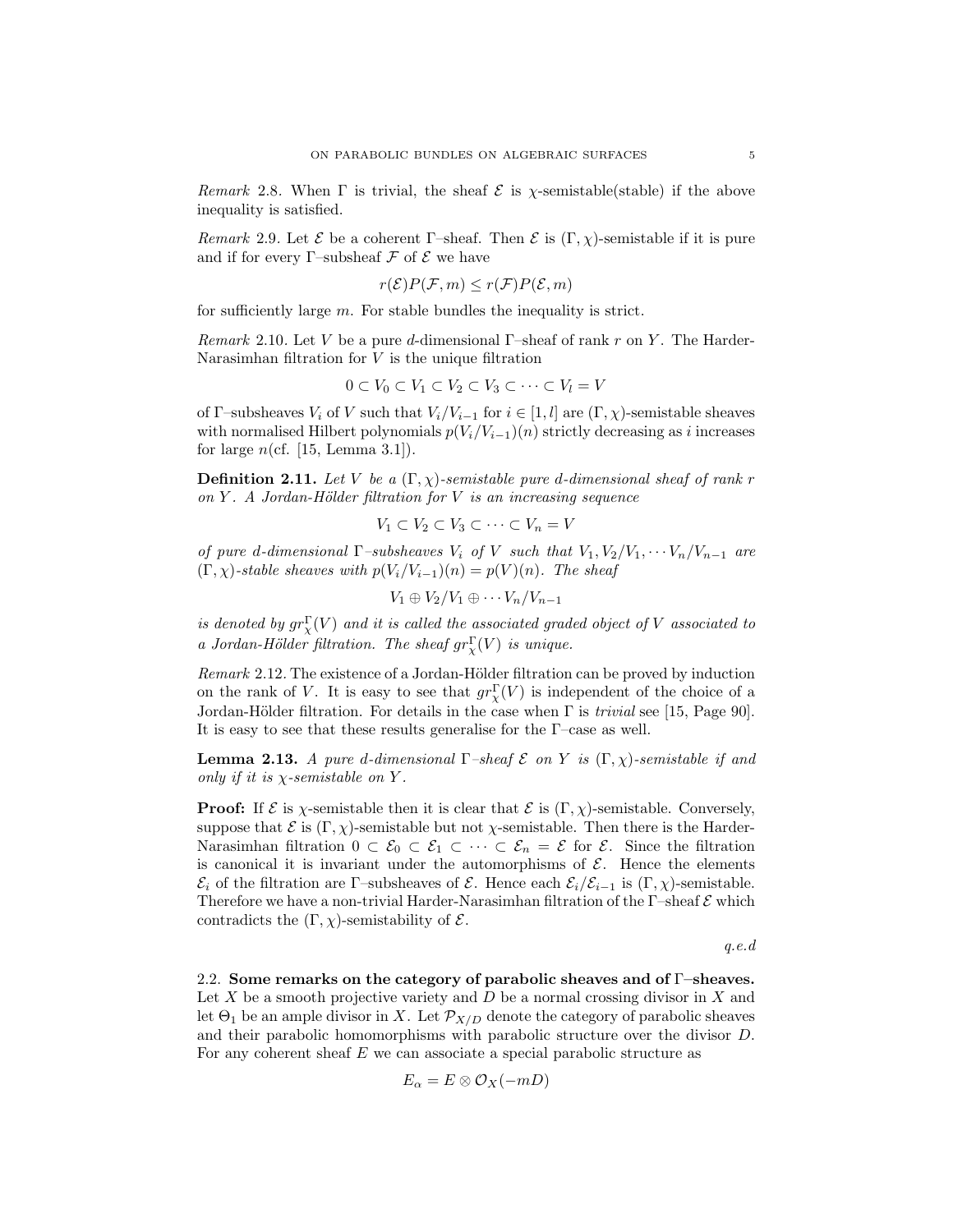for  $\alpha \in (m-1,m]$ . Then the category of  $\mathcal{O}_X$ -modules denoted by the  $\mathcal{M}_X$  is a full subcategory of the category  $\mathcal{P}_{X/D}$ . The category  $\mathcal{P}_{X/D}$  is an abelian category with enough injectives [17, Proposition 1.1]. For our purpose we assume that the weights are rational with common multiple of  $1/N$  where N is an integer. For example  $\alpha_i = k_i/N$  where  $k_i$  are all integers. The category of parabolic coherent sheaves  $P_{X/D}$ , is an abelian subcategory of  $\mathcal{P}_{X/D}$ . The category of parabolic torsion free sheaves is a full subcategory of  $\mathcal{P}_{X/D}$  but it is not an abelian category. In the exact sequence of parabolic sheaves

$$
0 \longrightarrow E_* \longrightarrow F_* \longrightarrow G_* \longrightarrow 0
$$

if any two of them are coherent then the other is a coherent sheaf. In particular  $F_*$ is torsion free if both  $E_*$  and  $G_*$  are torsion free sheaves.

For an integer  $N \geq 2$ , let  $\mathcal{P}(X, D, N) \subseteq \mathcal{P}_{X/D}$  denote the subcategory consisting of all parabolic torsion free sheaves all of whose parabolic weights are multiples of  $1/N$ .

Let  $\mathcal{V}_{\Gamma}(Y)$  denote the category of  $\Gamma$ -torsion free sheaves on Y. Let  $\mathcal{V}_{\Gamma}^{D}(Y, N)$ denote the subcategory of  $\mathcal{V}_{\Gamma}(Y)$  consisting of all Γ–torsion free sheaves W over Y satisfying some topological conditions which are induced by the conditions on the parabolic category. For details see [1, Section 2.4.1].

Let W be a Γ-sheaf on Y. Then the invariant direct image sheaf  $p_*^{\Gamma}(W)$  is a sheaf on  $X$  which comes with a parabolic structure. In fact the parabolic structure can be written as follows: Let W be a Γ-torsion free sheaf on Y. Let  $\overline{D} \subset \overline{D}$ be the reduced divisor given by the union of all those components of  $\hat{D}$  for which the action of the isotropy group of every point of the component is nontrivial on the fibre of W. Note that for a component of  $D$ , it may happen that, at special points of the component, the action of the isotropy subgroup is nontrivial, but at a general point, the action is trivial. Such a component is not included in  $\tilde{D}$ . Let  $D := p(\tilde{D})$  and  $D = \sum_{\lambda=1}^{h} D_{\lambda}$  as a sum of irreducible components of D. We define  $\tilde{D}_{\lambda} := p^*(D_{\lambda})_{red}$ . Let  $n_{\lambda} \in \mathbb{N}$  such that  $p^*D_{\lambda} = n_{\lambda} \cdot \tilde{D}_{\lambda}$  so that  $\tilde{D} = \sum_{\lambda=1}^h \tilde{D}_{\lambda}$ .

Since  $\tilde{D_{\lambda}}$  as a subset of Y is invariant under the action of  $\Gamma$  on Y, for any  $k \in \mathbb{Z}$ , there is a natural Γ-structure on the line bundle  $\mathcal{O}_Y(k\tilde{D_\lambda})$ . Then the filtration  ${E_t}_{t \in \mathbb{R}}$  defined by

$$
E_t := (p_*(W \otimes \mathcal{O}_Y(\sum_{\lambda=1}^h [-t.n_{\lambda}]\tilde{D}_{\lambda})))^{\Gamma}
$$

is a parabolic torsion free sheaf on X with parabolic structure defined on a divisor  $D := p(D)$ . This follows from the work of Biswas [2]. This correspondence is oneone and it is true for any smooth projective variety. Again by using Biswas ideas, we obtain the Γ–sheaf W on Y associated to any parabolic torsion free sheaf  $E_*$ on X. We see that the sheaves obtained by this way satisfy the condition that the they are of local type  $\tau$  since the local type is induced by the parabolic structure.

Remark 2.14. The  $\Gamma$ -invariant direct image functor  $p_*^{\Gamma}$  is an equivalence of categories called Seshadri-Biswas correspondence

$$
p_*^{\Gamma}: \mathcal{V}_{\Gamma}^D(Y,N) \longrightarrow \mathcal{P}(X,D,N)
$$

**Definition 2.15.** Following Seshadri [13, page 161] we call the  $\Gamma$ -torsion free sheaves E in  $\mathcal{V}_{\Gamma}^D(Y,N)$  torsion free sheaves of fixed local  $\Gamma$ -bundle type  $\tau$ .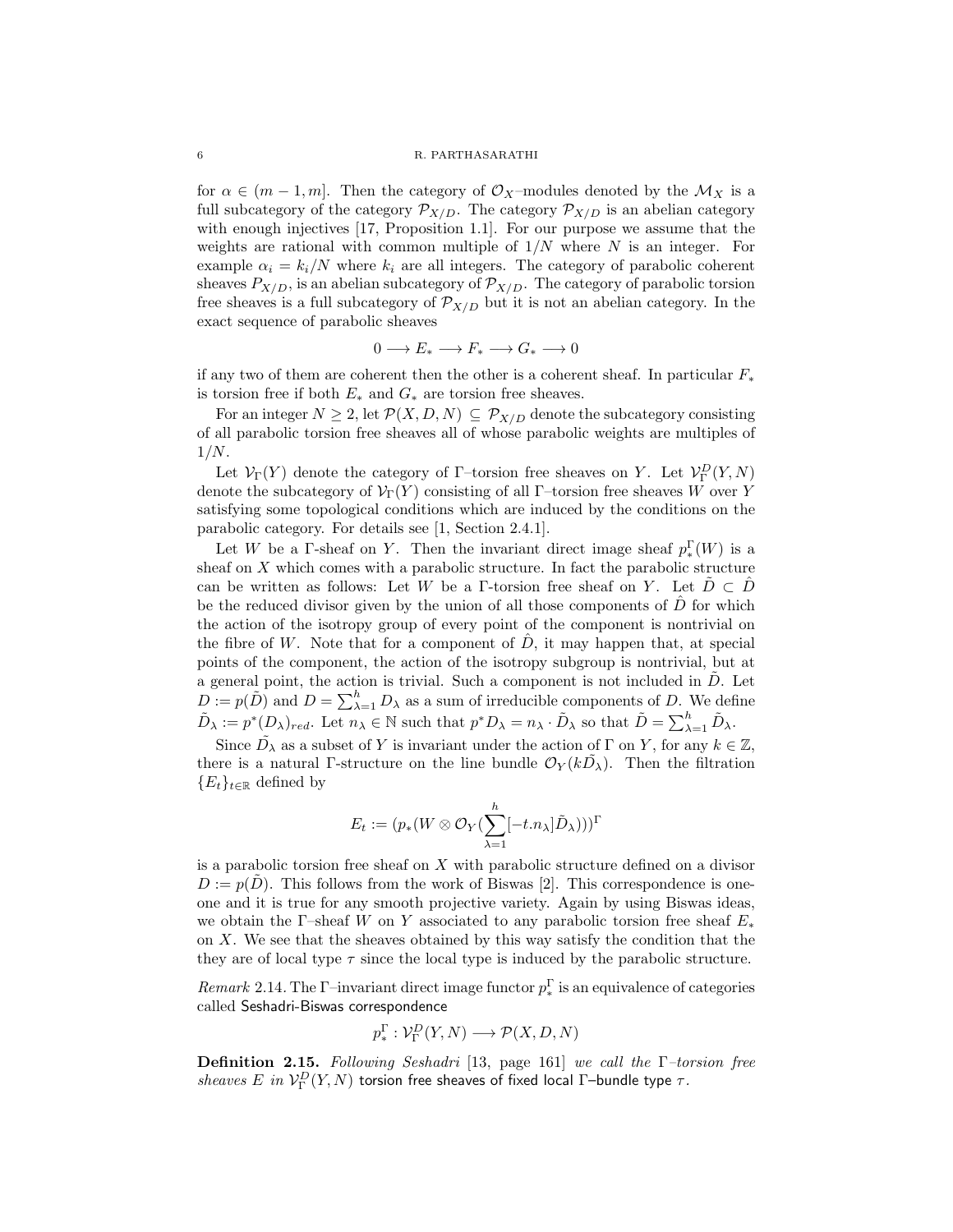Let  $L$  be a parabolic line bundle on  $X$  with a parabolic structure on  $D$  with a parabolic weight  $\alpha = m/N$  a rational number. Then by Seshadri-Biswas correspondence there is a  $\Gamma$ -line bundle  $\tilde{L}$  on Y such that  $p_*^{\Gamma}(\tilde{L}) = L$  whose local type  $\tau$  is given by the weight  $\alpha$ . Indeed,

(2.2) 
$$
\tilde{L} = p^*(L) \otimes \mathcal{O}_Y(\sum_{i=1}^d k_i m \tilde{D}_i).
$$

where  $\sum_{i=1}^{d} k_i N \tilde{D}_i$  is the pullback of D on Y.

From this we get  $c_1(\tilde{L}) = c_1(p^*(L)) + \alpha c_1(p^*(D))$  which is equivalent to  $c_1(\tilde{L}) =$  $p^*(c_1(L) + \alpha c_1(D)).$ 

**Lemma 2.16.** (Splitting principle for  $\Gamma$ -vector bundles on Y) Let E be a  $\Gamma$ -vector bundle of rank r on Y. Let  $A(Y)$  denote the Chow ring for Y. Then there is a proper morphism  $f: Y' \longrightarrow Y$  such that  $f^*: A(Y) \longrightarrow A(Y')$  is injective and  $f^*(E)$  splits, *i.e.* it has a filtration  $f^*(E) = E_0 \supset E_1 \supset \cdots$ ,  $E_r = 0$  whose successive quotients are all Γ-line bundles.

**Proof:** Let  $\mathbb{P}(E)$  be the projective bundle associated to E. The variety  $\mathbb{P}(E)$  is a Γ–variety with the Γ–action induced by the action of Γ on E. Let  $p : \mathbb{P}(E) \longrightarrow Y$ denote the canonical projection. The line bundle  $\mathcal{O}_{\mathbb{P}(E)}(1)$  on  $P(E)$  is indeed a  $Γ$ -line bundle. This follows because of the isomorphism  $\mathbb{P}(\gamma^*(E)) \cong \mathbb{P}(E)$  for each  $\gamma \in \Gamma$ . We have an exact sequence  $0 \longrightarrow \mathcal{K} \longrightarrow p^*(E) \longrightarrow \mathcal{O}_{\mathbb{P}(E)}(1) \longrightarrow 0$ (see [4, Proposition 7.11 ]). Now we do the same process to  $K$  to obtain the required filtration for  $p^*(E)$ .

q.e.d

**Definition 2.17.** Let  $L_*$  be a parabolic line bundle on X with a parabolic structure on D with a parabolic weight  $\alpha = m/N$  a rational number. We define

$$
par_{c_1}(L_*) := c_1(L) + \alpha D.
$$

Now let  $E_*$  be any parabolic torsion free sheaf on X. Then we define:

$$
par_{c_1}(E_*) = c_1(E) + \sum_{i=1}^{l} \alpha_i r_i D
$$

where  $r_i = rank(F_i(E)/F_{i+1}(E))$ . Here  $F_i(E)/F_{i+1}(E)$  is supported on D and whose rank is coming from Euler characteristic of it on D.

The splitting principle for the  $\Gamma$ –sheaves can be used to define the higher parabolic Chern classes for parabolic sheaves. I.e. we can define the parabolic Chern classes for parabolic sheaves using the splitting principle for parabolic sheaves. Let  $c_i(E_*)$  denote the *i*th parabolic Chern class of the parabolic sheaf. Then we have

$$
c_i(W) = p^*c_i(E_*)
$$

where  $E_* = p_*^{\Gamma}(W)$ (cf. [16, Page 1318]).

One has the following notion of parabolic Euler characteristic for parabolic bundles.

In the parabolic category we always fix an ample line bundle  $\Theta_1$  on X as a polarisation unless we state otherwise. For a parabolic sheaf  $E_*$  we write  $E_*(n)$  for the sheaf  $E_* \otimes n\Theta_1$ .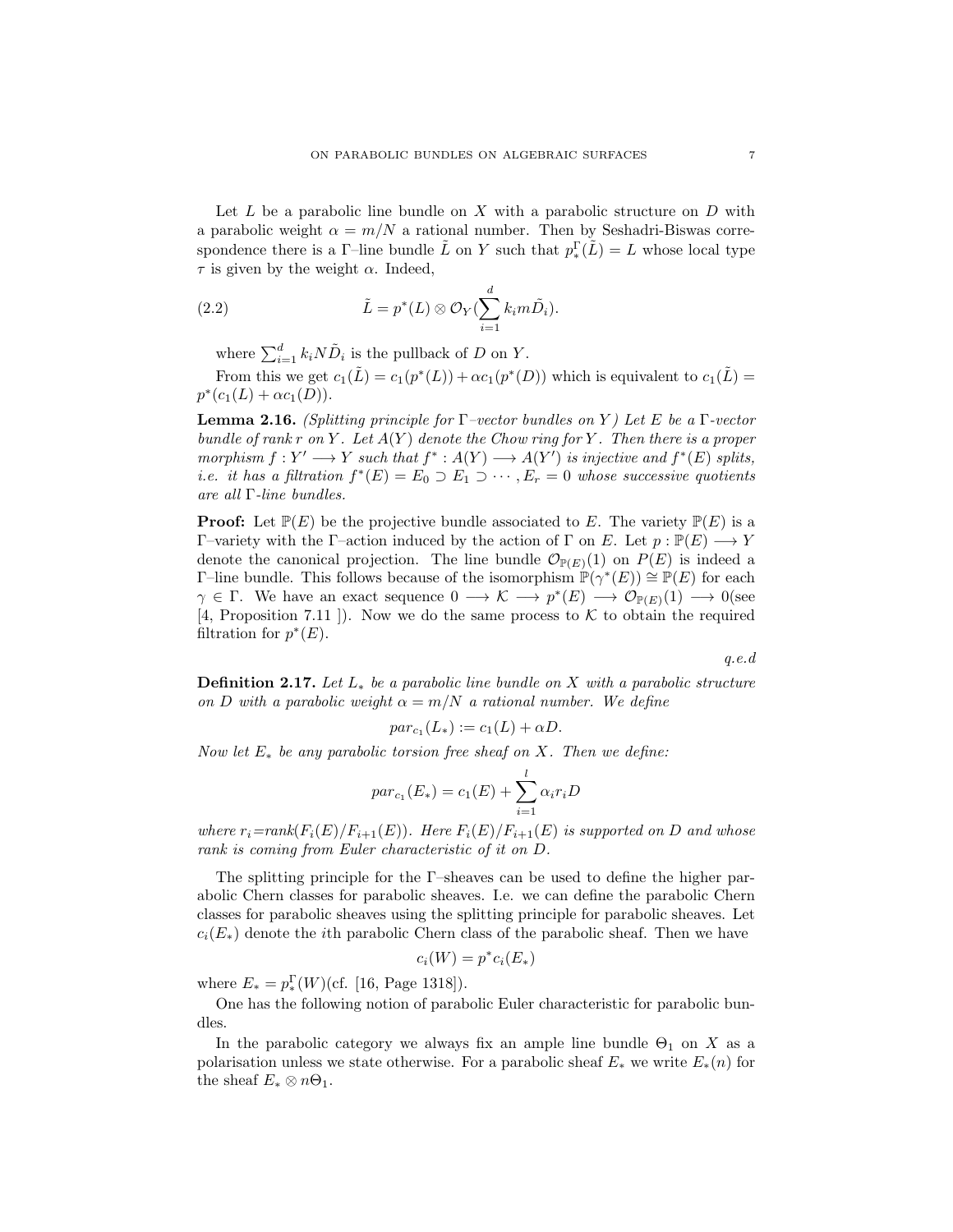**Definition 2.18.** Let  $E_*$  be a parabolic coherent sheaf on X. Let the polynomial  $P(c_1(E), c_2(E), \cdots, c_r(E))$  denotes the usual Euler characteristic for E, where  $c_i(E)$  are the Chern classes of the underlying sheaf E. Then we define the parabolic Euler characteristic

$$
\chi_{par}(E_*) := P(c_1(E_*), c_2(E_*), \cdots, c_r(E_*)).
$$

Remark 2.19. In fact for the case of surfaces, using Riemann-Roch theorem one can write  $\chi(E) = \frac{c_1(E)(c_1(E) - K_X)}{2} - c_2(E) + r\chi(\mathcal{O}_X)$  where r is the rank of the sheaf E.

*Remark* 2.20. Let P be a polynomial in  $\mathbb{Q}[z]$ . Let  $E_*$  be a parabolic sheaf. Then we define  $\chi_{par}(E(n)_*)$  as the parabolic Hilbert polynomial for the sheaf  $E_*$ . We say  $E_*$ is a parabolic sheaf with Parabolic Hilbert polynomial P if  $\chi_{par}(E(n)_*) = P(n)$ . We write  $\chi(E_*)$  for the parabolic Euler characteristic of  $E_*$  from now on. Also we write  $P_{E_*}(n)$  for parabolic Hilbert polynomial  $\chi_{par}(E(n)_*)$  of  $E_*$ . We write  $p_{E_*}(n)$ for the reduced parabolic Hilbert polynomial  $\frac{\chi_{par}(E(n)_*)}{r}$ .

Remark 2.21. Let  $L$  be any line bundle on  $X$  with trivial parabolic structure. Let  $c_i(E_*)$  denote the *i*th parabolic Chern class of  $E_*$ . Then we have

$$
parc_1(E_* \otimes L) = c_1(E \otimes L) + (\sum_{i=1}^{i=l} r_i \alpha_i)D = c_1(E_*) + rc_1(L)
$$

and

$$
parc_2(E_* \otimes L) = c_2(E \otimes L) + \sum_{i=1}^{i=l} r_i \alpha_i (c_1(E \otimes L).D)
$$
  
- 
$$
\sum_{i=1}^{i=l} \alpha_i (deg(F_i \otimes L) - deg(F_{i+1} \otimes L))
$$
  
+ 
$$
\frac{1}{2} \{ (\sum_{i=1}^{i=l} r_i \alpha_i) \cdot (\sum_{j=1}^{j=l} r_j \alpha_j) - (\sum_{i=1}^{i=l} r_i \alpha_i^2) \} D^2
$$
  
= 
$$
c_2(E_*) + (r - 1)c_1(L)c_1(E_*) + \frac{r(r - 1)}{2}c_1(L)^2
$$

Our definition of parabolic Hilbert polynomial of  $E_*$  for the case of  $dim(X) = 2$ can be written as

(2.3) 
$$
p_{E_*}(n) = \frac{n^2 \Theta_1^2}{2} + (\frac{c_1(\mathcal{E}_*) \cdot \Theta_1}{r} - \frac{K_X \Theta_1}{2})n + \frac{c_1(\mathcal{E}_*)^2 - 2c_2(\mathcal{E}_*) - c_1(\mathcal{E}_*) \cdot K_X}{2r} + \chi(\mathcal{O}_X)
$$
  
and for an effective divisor *D* on *X*  
(2.4) 
$$
\frac{\chi(E_*(D))(n)}{\chi(E_*(D))(n)} = \frac{\chi(E_*)(n)}{n} + nD \cdot \theta_1 + \frac{D^2}{n} + \frac{c_1(E_*)D}{n} - \frac{DK_X}{n}.
$$

r = r  $+nD\cdot\theta_1 +$ 2 + r − 2  $(2.4)$   $\frac{\Delta(2\pi\sqrt{D})(10)}{D} = \frac{\Delta(2\pi\sqrt{D})(10)}{D} + nD \cdot \theta_1 + \frac{D}{\theta_1} + \frac{C_1(2\pi\sqrt{D})}{D} - \frac{D}{\theta_2}.$ 

**Definition 2.22.** A parabolic torsion free sheaf  $E_*$  on a smooth projective algebraic surface X is parabolic semistable if for all parabolic subsheaves  $F_*$  of  $E_*$ , we have the following inequality for sufficiently large N and  $n \geq N$ :

$$
\left(\frac{\chi(F_*(-D)(n))}{r(\mathcal{F})} + \frac{c_1(\mathcal{F}_*)\cdot D}{2r(\mathcal{F})}\right) \leq \left(\frac{\chi(E_*(-D)(n))}{r(\mathcal{E})} + \frac{c_1(\mathcal{E}_*)\cdot D}{2r(\mathcal{E})}\right)
$$

**Lemma 2.23.** A parabolic torsion free sheaf  $E_*$  is parabolic  $\chi$ -semistable(stable) on X if and only if the corresponding  $\Gamma$ –sheaf W is  $(\Gamma, \chi)$ -semistable(stable) on Y.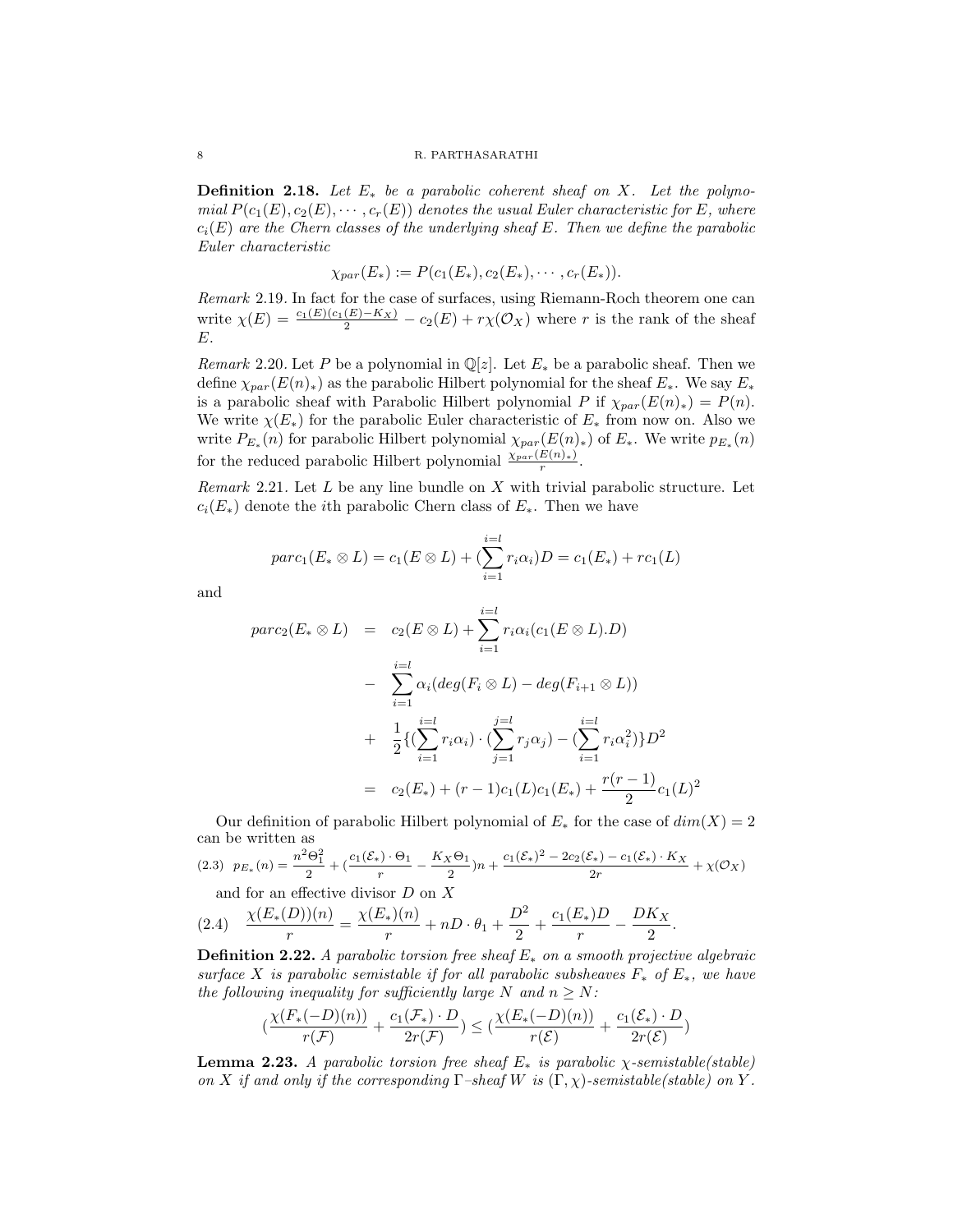**Proof:** We recall that we have fixed the polarisations  $\Theta$  and  $\Theta_1$  for Y and X respectively. Let W be a  $\Gamma$ -coherent sheaf of Y. Then we have  $c_i(W) = p^*(c_i(E_*))$ ,  $K_Y = p^*(K_X) \otimes p^*(\mathcal{O}_X(D)).$  We recall the following equation for the normalised Hilbert polynomial of W.

$$
\frac{\chi(W(n))}{r} := \frac{n^2 \Theta^2}{2} + n\left(\frac{c_1(W)\Theta}{r} - \frac{K_Y \cdot \Theta}{2}\right) + \frac{c_1(W)^2 - 2c_2(W) - c_1(W) \cdot K_Y}{2r} + \chi(\mathcal{O}_Y)
$$

Let  $W_1$  be any Γ–subsheaf of W so that the quotient is torsion free. And let  $F_*$  is the corresponding parabolic subsheaf of  $E_{\ast}$ .

Then we also have

$$
\frac{\chi(\mathcal{E}_*(-D)(n))}{r} - \frac{\chi(\mathcal{F}_*(-D)(n))}{r_1} = \frac{\chi(\mathcal{E}_*(n))}{r} - \frac{\chi(\mathcal{F}_*(n))}{r_1} - (\frac{c_1(E_*)D}{r} - \frac{c_1(F_*)D}{r_1})
$$

We rewrite the normalised Hilbert polynomial of  $W$  as follows:

$$
\frac{\chi(W(n))}{r} = |\Gamma| \frac{n^2 \Theta_1^2}{2} + n \frac{c_1(E_*)\Theta_1}{r} - \frac{K_X \Theta_1 + D\Theta_1}{2} \n+ \frac{c_1(\mathcal{E}_*)^2 - 2c_2(\mathcal{E}_*) - c_1(\mathcal{E}_*)(K_X + D)}{2r} + \chi(\mathcal{O}_Y) \n= |\Gamma| \frac{\chi(E_*(n))}{r} - n \frac{D \cdot \Theta_1}{2} - \frac{c_1(\mathcal{E}_*) \cdot D}{2r} - \chi(\mathcal{O}_X)| + \chi(\mathcal{O}_Y)
$$

Therefore

$$
\frac{\chi(W(n))}{r} - \frac{\chi(W_1(n))}{r_1}
$$
\n
$$
= |\Gamma| \left[ \frac{\chi(E_*(n))}{r} - \frac{\chi(F_*(n))}{r_1} - \left( \frac{c_1(\mathcal{E}_*) \cdot D}{2r} - \frac{c_1(\mathcal{F}_*) \cdot D}{2r_1} \right) \right]
$$
\n
$$
= |\Gamma| \left[ \frac{\chi(E_*(-D)(n))}{r} - \frac{\chi(F_*(-D)(n))}{r_1} + \left( \frac{c_1(\mathcal{E}_*) \cdot D}{2r} - \frac{c_1(\mathcal{F}_*) \cdot D}{2r_1} \right) \right]
$$
\n
$$
= |\Gamma| \left[ \left( \frac{\chi(E_*(-D)(n))}{r} + \frac{c_1(\mathcal{E}_*) \cdot D}{2r} - \left( \frac{\chi(F_*(-D)(n))}{r_1} + \frac{c_1(\mathcal{F}_*) \cdot D}{2r_1} \right) \right]
$$

So we conclude that the parabolic sheaf  $E_*$  is parabolic  $\chi$ -semistable(stable) if and only if the corresponding  $\Gamma$ –sheaf W is  $(\Gamma, \chi)$ -semistable(stable).

q.e.d

Remark 2.24. On higher dimensional varieties we do not know how to obtain the relation between the Hilbert polynomials as it involves Todd classes and pull backs of Chern classes.

**Definition 2.25.** Let  $E_*$  be a parabolic  $\chi$ -semistable sheaf on X with reduced parabolic Hilbert polynomial  $p_{E_{*}}(n)$ . Then there is a filtration

$$
E_1 \subset E_2 \subset E_3 \subset \cdots \subset E_n = E_*
$$

of parabolic subsheaves  $E_i$  of E such that  $E_1, E_2/E_1, \cdots E_n/E_{n-1}$  are parabolic  $\chi$ stable sheaves with  $p_{(E_i/E_{i-1})_*}(n) = p_{E_*}(n)$ . The sheaf

$$
E_1\oplus E_2/E_1\oplus\cdots E_n/E_{n-1}
$$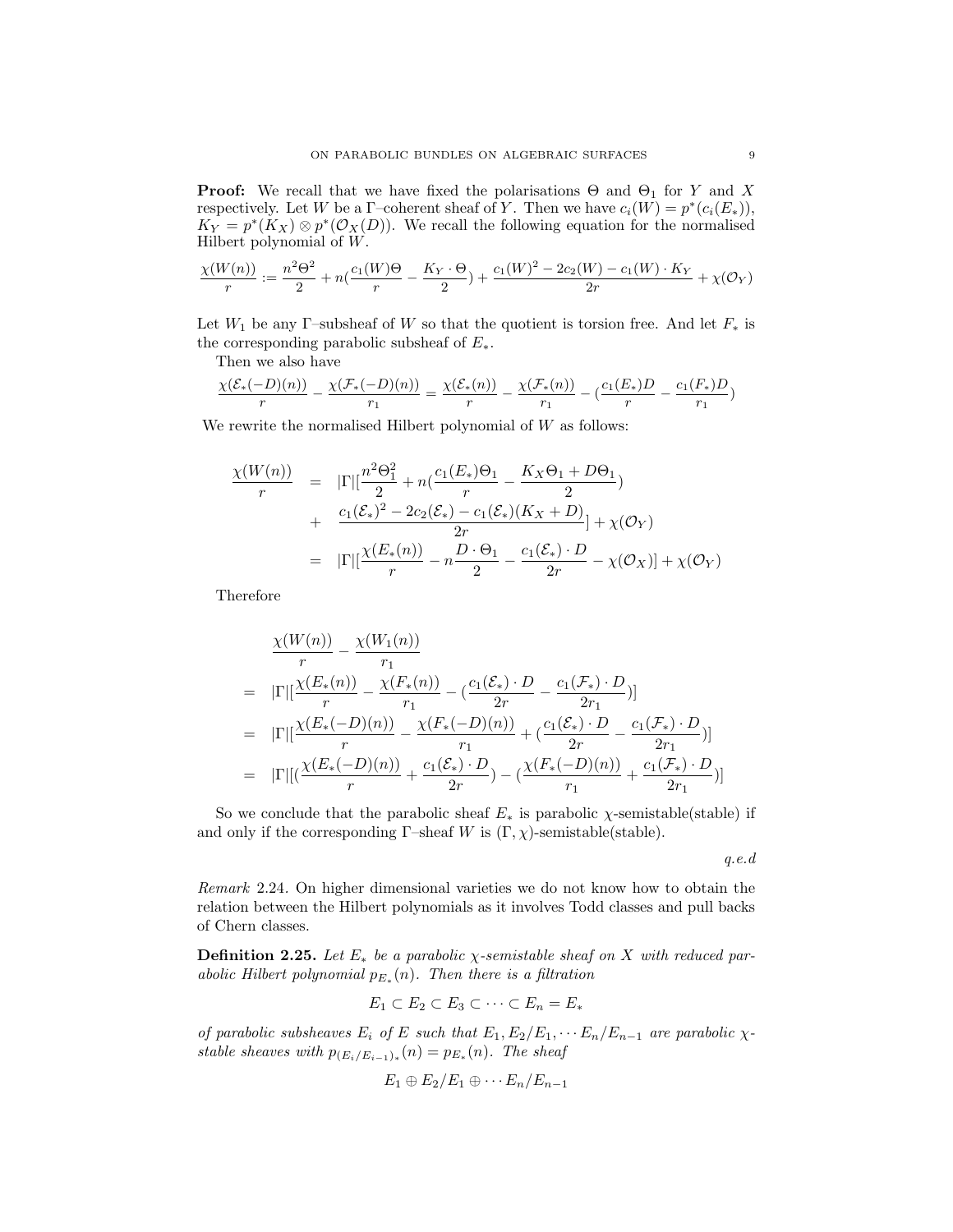#### 10 R. PARTHASARATHI

is denoted by  $gr(E_*)$  and it is called the associated graded object of  $E_*$  associated to a Jordan-Hölder filtration. The sheaf  $gr(E_*)$  is unique. We say two parabolic  $\chi$ –semistable sheaves  $E_*$  and  $F_*$  are S-equivalent if  $gr(E_*) \cong gr(F_*)$ .

2.3. Moduli functors for parabolic bundles. Let  $X$  be a smooth projective algebraic surface over  $\mathbb C$ . Let D be a normal crossing divisor on X. let  $\Theta_1$  be an ample line bundle on X.

Suppose S is a scheme of finite type over  $\mathbb C$  and let  $p : X \times S \longrightarrow S$  the projection.

**Definition 2.26.** A coherent torsion free sheaf  $\mathcal{E}$  on  $X \times S$  over S is said to have a parabolic structure if there is a filtration

$$
\mathcal{E} = F_1(\mathcal{E}) \supset F_2(\mathcal{E}) \supset \cdots \supset F_l(\mathcal{E}) \supset \mathcal{E} \otimes p^* \mathcal{O}(-D)
$$

of  $\mathcal E$  on the relative divisor  $D \times S$  such that the sheaves  $F_i(\mathcal E)$  are flat over S and  $\alpha_{*}$  the system of weights on the filtration  $F_{*}$ . In particular for each  $s \in S$  the sheaf  $\mathcal{E}_{*s}$  is a parabolic torsion free sheaf on X with the parabolic structure given by  $F_{*s}$ and  $\alpha_*$ .

**Definition 2.27.** We say a parabolic torsion free sheaf  $\mathcal{E}_*$  on  $X \times S$  over S with the parabolic Hilbert polynomial P is parabolic  $\chi$ -semistable if it is a flat family of torsion free sheaves over S, and for each  $s \in S$ , the sheaf  $\mathcal{E}_{s*}$  is a parabolic  $\chi$ -semistable sheaf on X with parabolic Hilbert polynomial P.

Let  $Sch/\mathbb{C}$  denotes the category of schemes over  $\mathbb{C}$ . We fix a polynomial P in  $\mathbb{Q}[z]$ . We fix the following topological invariants: We fix a quasi parabolic structure  $F_*$ , the weights  $\alpha_*$ , the degree of  $F_i(E)$  on D denoted as  $l_i$ , the rank of  $F_i/F_{i+1}$ written as  $r_i$ . Let  $\mathbf{s}_* := (\mathbf{r}, \mathbf{l}, \alpha)$  denote these invariants. In the words of [10] this is equivalent to fixing  $(\chi(E)(m), \chi(E/F_i)(m), \alpha_*)$ . We say a parabolic sheaf  $E_*$ with parabolic Hilbert polynomial P if  $P(E_*)(n) = P(n)$  and the sheaf  $E_*$  has the parabolic structure given by the tuple  $s_* = (r, l, \alpha)$ . We remark that P and  $s_*$  does not fix the underlying Chern classes of  $E_*$ .

## Definition 2.28. Let

 $Par_M(T) := \{E_* | E_* \text{ is parabolic } \chi\text{-semistable on } X \times T \text{ over } T \text{ with } P(E_{*t}) = P \} / \sim$ 

- (1) For each  $t \in T$ ,  $E_{*t}$  is a parabolic semistable sheaf with parabolic Hilbert polynomial P.
- (2)  $E_* \sim F_*$  if and only if there are filtrations of  $0 = E^k \subset E^{k-1} \cdots \subset E^0$  of  $E_*$  and  $0 = F^k \subset F^{k-1} \cdots \subset F^0$  of  $F_*$  with the  $F^i$ ,  $E^i$  are T-flat such that for each  $t \in T$ , their restrictions to  $X_t$  give the Jordan-Hölder filtrations of  $E_{*t}$  and  $F_{*t}$  respectively. In particular,  $gr(E_{*t}) \cong gr(F_{*t})$ . For a line bundle  $\mathcal L$  on S, we assume that  $gr(E_*) \cong gr(F_*) \otimes \mathcal L$ .

For a morphism  $g: T' \longrightarrow T$ , the pullback  $g^*$  defines a map  $Par_M(T) \longrightarrow$  $Par_M(T')$ . Then  $Par_M$  is a contravariant functor. By using the categorical equivalence 2.14 we will prove that the functor  $Par_M$  has a coarse moduli scheme  $M^{par}(P)$ which co-represents the S-equivalence classes of parabolic  $\chi$ -semistable sheaves on X of the parabolic Hilbert polynomial P and parabolic datum  $s_*$ .

In fact we show that the parabolic moduli functor is the same as Γ–moduli functor on a suitable Kawamata covering  $Y$  of  $X$ (see Section 4).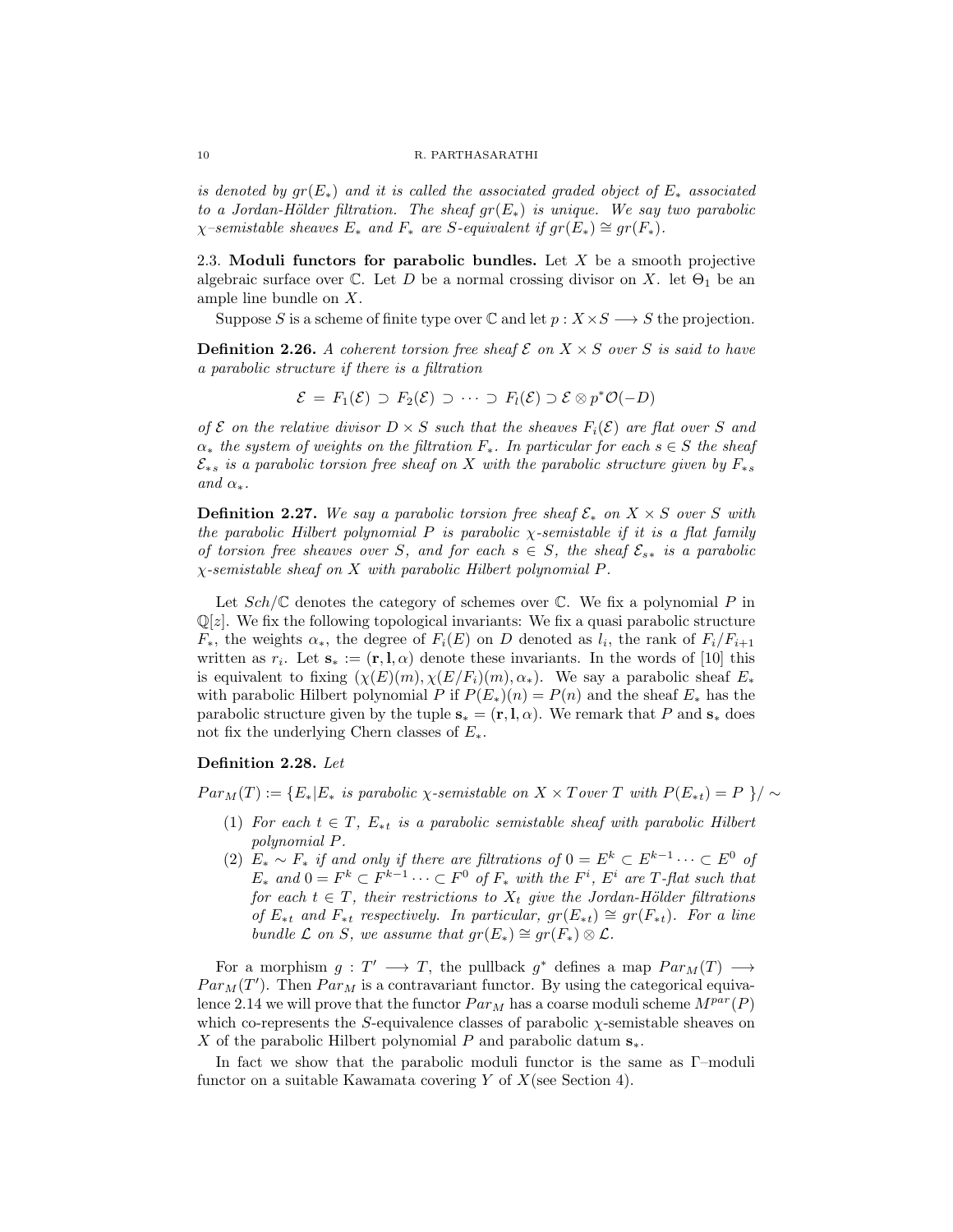#### 3. Grassmannian varieties

Let V and W be vector spaces. Let  $Grass(V \otimes W, a) := G$  denote the Grassmannian of quotients of dimension a of  $V \otimes W$ . There is a canonical  $SL(V)$  action on  $G$ . One knows that there is an embedding of the Grassmannian  $G$  into the projective space  $\mathbb{P}^N$  where  $N = \binom{dim(V \otimes W)}{a} - 1$ . This embedding is the Plücker embedding which is given by  $V \otimes W \longrightarrow U \longrightarrow 0$  to  $\wedge^a (V \otimes W) \longrightarrow \wedge^a (U) \longrightarrow 0$ . This embedding defines a very ample line bundle  $\mathcal L$  on  $G$ . In fact this is a canonical  $SL(V)$ -invariant projective embedding of G into the projective space  $\mathbb{P}(\wedge^a(V \otimes W))$ given by the ample invertible sheaf  $\mathcal{L}$ .

Suppose that V has a Γ-action and W has a trivial Γ-action. Now the group Γ acts on the Grassmannian of quotients of dimension a of  $V \otimes W$ . The fixed points for the Γ-action are the quotients which are Γ-quotients of  $V \otimes W$ . Let  $Grass_{\Gamma}(V \otimes W, a)$  denote the Γ–fixed points in G. This is a closed subscheme of G. Let  $Aut_{\Gamma}(V)$  denote the Γ-invariant automorphisms of V. We see that the subgroup  $H := SL(V) \cap Aut_{\Gamma}(V)$  acts on  $Grass_{\Gamma}(V \otimes W, a)$ . We restrict the line bundle  $\mathcal L$  to this closed subscheme. Let  $\mathcal L'$  denote the restricted line bundle. Then it is  $H$ -linearised. We also see that  $H$  is a direct product of linear groups(see proof of Proposition 3.1).

The following proposition characterises all the semistable(stable) points in the scheme  $Grass_{\Gamma}(V \otimes W, a)$ .

**Proposition 3.1.** A point  $\alpha : V \otimes W \longrightarrow L \longrightarrow 0$  in  $Grass_{\Gamma}(V \otimes W, a)$  is semistable for the action of H and a line bundle  $\mathcal{L}'$  if and only if for all non-zero proper  $\Gamma$ -subspaces  $V' \subset V$  we have  $Image(V' \otimes W)$  in L is not zero and

(3.1) 
$$
\frac{dim(V')}{dim(Image(V' \otimes W))} \le \frac{dim(V)}{dim(L)}
$$

(properly stable if the inequality is strict)

### Proof:

Since V is a Γ–vector space we can find Γ–invariant irreducible subspaces  $V_i$  of V so that  $V = \bigoplus_{i \in I} V_i$  where we may have  $V_i \cong V_j$ . Let  $m := |I|$ . In fact any Γ–subspace V' of V can be written as  $V' = \bigoplus_{j \in J} V_i$  where  $J \subset I$ . If one writes  $V = \bigoplus m_i V_i$  for distinct i, we see that  $Aut_{\Gamma} V = \prod GL(m_i)$ . Let  $k_i$  denote the dimension of  $V_i$ . Let  $\lambda(t)$  be a 1 PS(one parameter subgroup) of  $Aut_{\Gamma}V$ . Now by choosing a basis of V, the 1 PS  $\lambda(t)$  can be written as

(3.2) 
$$
\lambda(t) = \begin{bmatrix} t^{r_1} . I_1 & 0 \\ 0 & t^{r_m} . I_m \end{bmatrix}
$$

where  $I_i$  is the identity matrix of rank  $k_i$  and  $\sum k_i r_i$  need not be zero. Indeed any 1 PS  $\lambda_i(t)$  of  $Aut_\Gamma(V_i \otimes \mathbb{C}^{m_i})$  where  $\mathbb{C}^{m_i}$  is the vector space of dimension  $m_i$ counting the repetition of  $V_i$  can be written as

(3.3) 
$$
\lambda_i(t) = \begin{bmatrix} t^{r_1} I_i & 0 \\ 0 & t^{r_{m_i}} I_i \end{bmatrix}
$$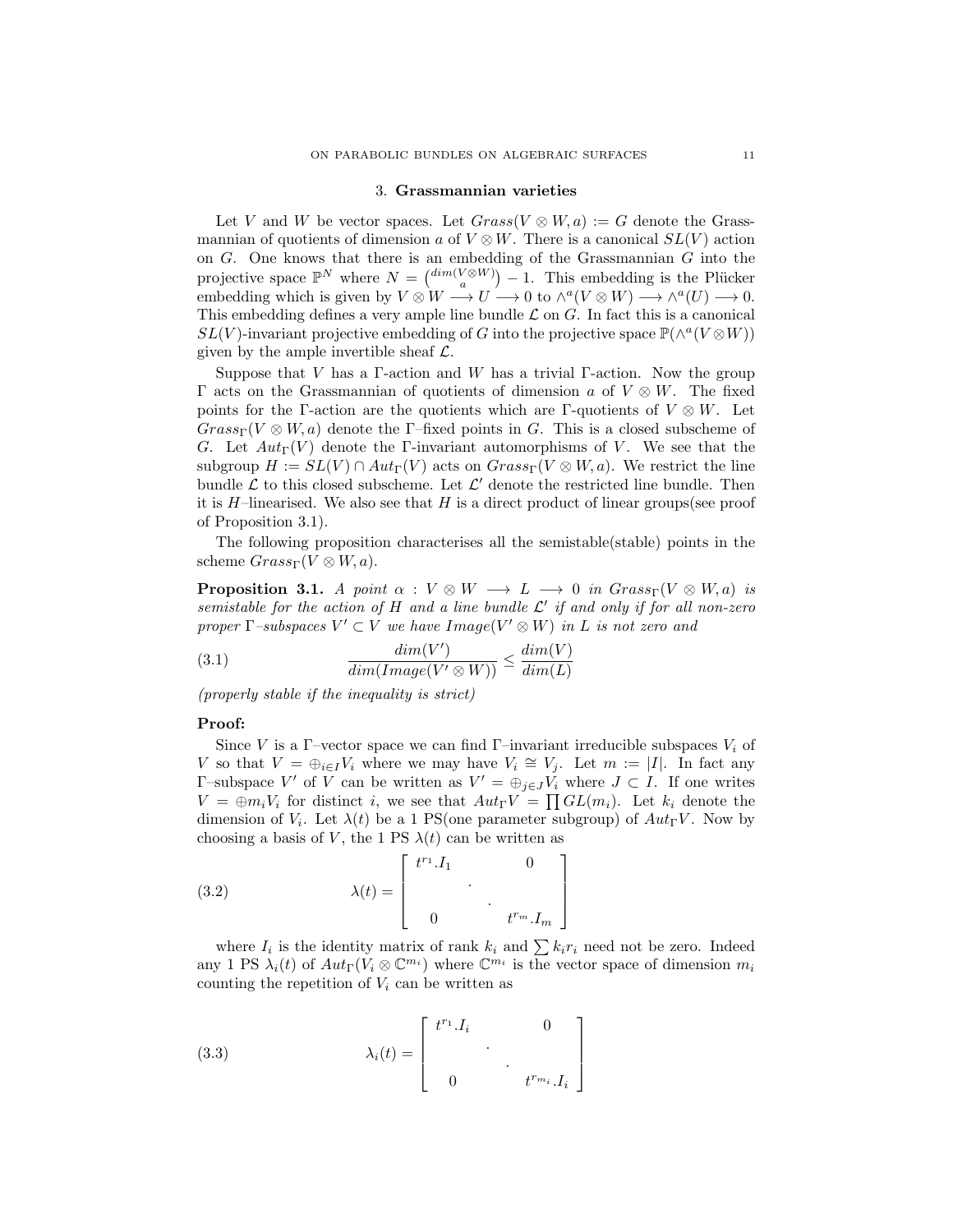where  $I_i$  is the identity matrix of rank  $k_i$ .

 $\sum_{I} k_i r_i = 0.$ Therefore any 1 PS  $\lambda(t)$  of H can be written as (3.2) with one more condition

Since any  $\Gamma$ -automorphism of  $V_i$  is a scalar, each number  $r_i$  appears  $k_i$  times for each i. Since  $\alpha: V \otimes W \longrightarrow L$  is a  $\Gamma$ -map, the image  $\alpha(U \otimes W)$  is a  $\Gamma$ -subspace of L for a Γ-subspace  $U \subset V$ .

In order to study the semistability criterion we use the numerical criterion (cf. [?, Page 87]). We compute the number  $\mu(L, \lambda)$  for our map  $\alpha$  and 1 PS  $\lambda(t)$ .

We recall the following computation of  $\mu(L, \lambda)$  given in [?, Page 158]. Let V and W be vector spaces of dimension n and m respectively. Let  $\lambda(t)$  be a 1 PS of  $SL(V)$ . Let r be the dimension of the quotient L of  $V \otimes W$ . By choosing a basis of V,  $\lambda(t)$  can be written as

(3.4) 
$$
\lambda(t) = \begin{bmatrix} t^{r_1} & 0 \\ 0 & t^{r_n} \end{bmatrix}
$$

Then

$$
\mu(L, \lambda) = -rr_n + \sum_{j=1}^{n-i} (r_{j+1} - r_j) dim(\alpha(U_{jm}))
$$

where  $U_{jm}$  is generated by  $W_j \otimes W$  for any subspace  $W_j$  of V. We have  $\mu(L, \lambda)$  $0(\geq 0)$  if and only if it is true for the extreme cases

$$
r_1 = r_2 = \cdots = r_p = p - n
$$

and

$$
r_{p+1} = r_{p+2} = r_{p+3} \cdots = r_n = p
$$

with  $1 \leq p \leq n-1$ .

We note that in our case  $\alpha$  is a Γ–map and  $\lambda(t)$  is a 1 PS of H. We use the fact that V has a Γ-irreducible decomposition and any Γ-automorphism of  $V_i$  is a scalar multiplication. Let  $\{e_{11}, e_{12}, e_{13}, \cdots, e_{1k_1}, e_{21}, \cdots, e_{2k_2} \cdots, e_{m1}, \cdots, e_{mk_m}\}\$ be a basis of the  $\Gamma$ -vector space V. Then

$$
\mu(L, \lambda) > 0
$$
 for all  $r_{11} \le r_{12} \le \cdots \le r_{mk_m}$  if and only if

$$
-rp + ndim(\alpha(U_{pm})) > 0
$$

for  $1\leq p\leq m-1$  where  $U_{pm}=W_p\otimes W$  for a  $\Gamma\text{-subspace }W_p$  of  $V.$ 

So we have

$$
\frac{dim(\alpha(W_p \otimes W))}{dim(L)} > \frac{dim(W_p)}{dim(V)}.
$$

The same is true for the case of semistability. Thus we have the proposition.

q.e.d

3.1. Quot schemes. Let Y be a smooth projective variety over  $\mathbb C$ . Fix a very ample line bundle  $\Theta$  on Y. Let W be a coherent sheaf on Y. From now on we write  $\mathcal{F}(m) := \mathcal{F} \otimes m\Theta$  for each  $m \in \mathbb{Z}$ .

Grothendieck constructed the Quot scheme  $Quot(\mathcal{W}, P)$  parametrising quotients

$$
\mathcal{W}\longrightarrow \mathcal{F}\longrightarrow 0
$$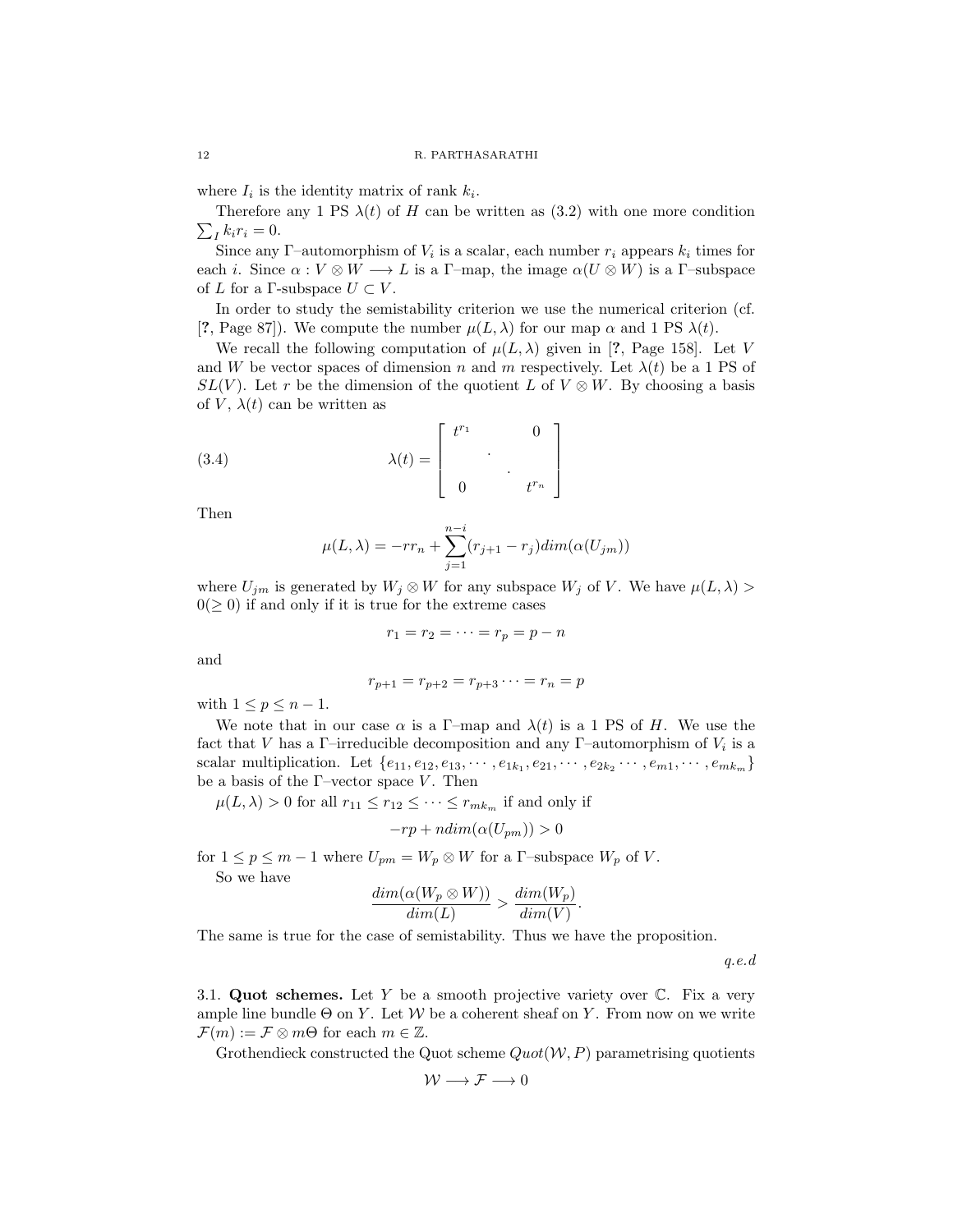with Hilbert polynomial P. The Quot scheme  $Quot(\mathcal{W}, P)$  represents the functor

$$
\mathbf{Quot}(\mathcal{W}, P) : (Sch/\mathbb{C})^o \longrightarrow Sets
$$

defined as for any scheme S, the S-valued points of  $\text{Quot}(\mathcal{W}, P)(S)$  are the isomorphism classes of quotients on  $X \times S$ ,

$$
p^* \mathcal{W} \longrightarrow \mathcal{F} \longrightarrow 0
$$

where F is flat over S and  $P(F, n) = P(n)$ .

Grothendieck proved that  $Quot(W, P)$  is projective over  $\mathbb C$ . In fact there is an M such that for any  $m \geq M$  we get a map:

$$
\psi_m: Quot(W, P) \longrightarrow Grass(H^0(X, \mathcal{W}(m)), P(m)).
$$

He also proved that for sufficiently large  $M$ , the map  $\psi_m$  is a closed embedding.

Let  $\tilde{\rho}: \mathcal{O}_{Quot(W,P)} \otimes W \longrightarrow \tilde{\mathcal{F}}$  be the universal quotient module parametrised by the scheme  $Quot(W, P)$ . Then the line bundle  $\mathcal{L}_m := det(p_*(\tilde{\mathcal{F}} \otimes q^*m\Theta))$  where  $p: Quot(W, P) \times X \longrightarrow Quot(W, P)$  and  $q: Quot(W, P) \times X \longrightarrow X$  are the projections) is a very ample line bundle on the scheme  $Quot(\mathcal{W}, P)$ . This line bundle  $\mathcal{L}_m$  is the pullback of the canonical invertible sheaf  $\mathcal L$  on the Grassmannian given by the plücker embedding.

Suppose that V is a Γ–vector space. The group  $SL(V)$  acts on  $Quot(V \otimes W, P)$ induced by the action of  $SL(V)$  on V. The group  $SL(V)$  also acts on the line bundle  $\mathcal{L}_m$ . Let  $Quot_{\Gamma}(V \otimes \mathcal{W}, P)$  denote the Γ–fixed points of the Quot scheme  $Quot(V \otimes W, P)$ . Note that this scheme is closed. This scheme parametrises Γquotients  $V \otimes W \longrightarrow \mathcal{F} \longrightarrow 0$  with Hilbert polynomial P. The group  $H :=$  $SL(V) \cap Aut_{\Gamma}(V)$  acts on this closed subscheme  $Quot_{\Gamma}(V \otimes W, P)$ . Let  $\mathcal{L}'_m$  be the pullback line bundle  $\mathcal{L}_m|Quot_{\Gamma}(V \otimes W, P)$ . It is easy to see that the line bundle  $\mathcal{L}'_m$  is H-linearised.

We study this scheme in the next section in more detail.

We can now describe the properly stable and semistable points on the scheme  $Quot_{\Gamma}(V \otimes W, P)$  with respect to the H-group action and the line bundle  $\mathcal{L}'_m$ .

**Lemma 3.2.** There exists an M such that for  $m \geq M$  the following holds. Suppose  $V \otimes W \longrightarrow \mathcal{F} \longrightarrow 0$  is a point in  $Quot_{\Gamma}(V \otimes W, P)$ . For any subspace  $V_1 \subset V$  let G denote the subsheaf of F generated by  $V_1 \otimes W$ . Suppose that  $P(\mathcal{G}, m) > 0$  and

$$
dim(V_1)/P(\mathcal{G},m) \leq dim(V)/P(m)
$$

for all non-zero proper  $\Gamma$ –subspaces  $V_1$ . Then the point is H–semistable with respect to  $\mathcal{L}'_m$  and the group action of H. The strict inequality holds for stable points.

Proof: For large m the Γ–fixed points of the Quot scheme is embedded in the Γ–fixed points of the Grassmannian scheme  $Grass_\Gamma(V \otimes W, P(m))$  where  $W :=$  $H^0(\mathcal{W}(m))$ . For all points in  $Quot_{\Gamma}(V \otimes W, P)$  and all  $\Gamma$ -subspaces U, the  $\Gamma$ sheaves G run over a bounded family. Let K denote the kernel of the  $\Gamma$ -exact sequence

$$
(3.5) \t 0 \longrightarrow \mathcal{K} \longrightarrow U \otimes \mathcal{W} \longrightarrow \mathcal{G} \longrightarrow 0.
$$

We can choose M large so that for  $m \geq M$ ,  $h^0(\mathcal{G}(m)) = P(\mathcal{G}(m))$  and  $h^1(\mathcal{K}(m)) = 0$ for all such  $\mathcal G$  and  $\mathcal K$ . Note that

$$
Im(U \otimes W) \subset H^0(\mathcal{G}(m)) \subset H^0(\mathcal{F}(m)).
$$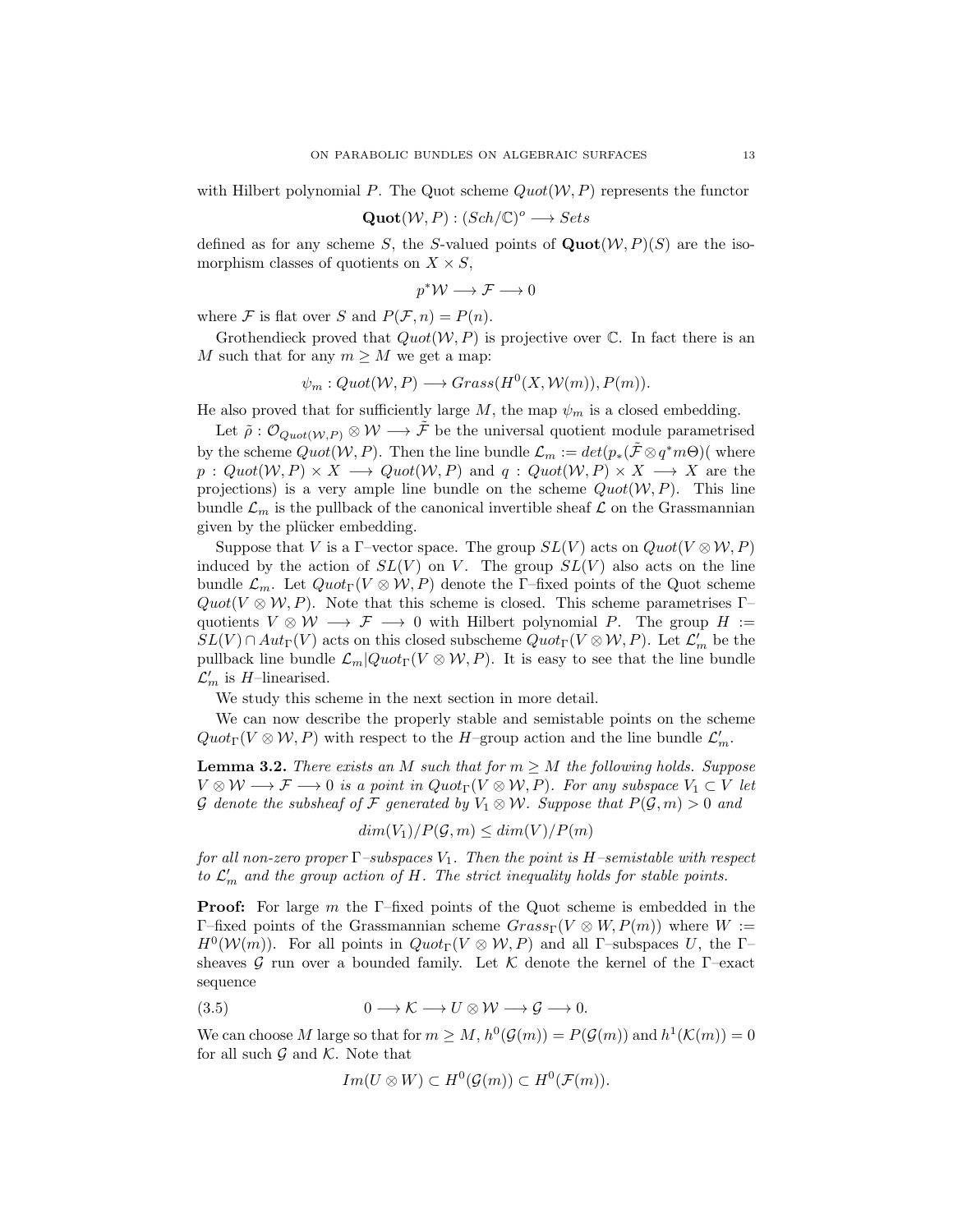The above exact sequence induces

$$
0 \longrightarrow \mathcal{K}(m) \longrightarrow U \otimes \mathcal{W}(m) \longrightarrow \mathcal{G}(m) \longrightarrow 0
$$

and hence the following long exact sequence of cohomology, which is

$$
U \otimes W \longrightarrow H^0(\mathcal{G}(m)) \longrightarrow H^1(\mathcal{K}(m)) \longrightarrow \cdots.
$$

Since  $H^1(\mathcal{K}(m)) = 0$ , we get  $dim(Im(H \otimes W)) = P(\mathcal{G}(m))$ . Now using Proposition (3.1) in the previous section we get the result.

q.e.d

## 4. Moduli of Γ–semi stable sheaves

We fix Y and  $\Theta$  as in the previous section. We note that the family of  $\Gamma$ semistable sheaves on  $Y$  with fixed Hilbert polynomial  $P$  is bounded. This follows because the Γ–semistable sheaves in particular are semistable sheaves on Y . Fix a large number  $N$  so that any  $\Gamma$ -sheaf with Hilbert polynomial  $P$  is globally generated and  $h^0(\mathcal{F}(N)) = P(N)$ . Let  $\mathcal E$  be a  $\Gamma$ -sheaf on Y so that the underlying vector bundle is trivial and  $h^0(\mathcal{E}) = P(N)$ . Let  $\mathcal{W} = \mathcal{O}_Y(-N)$  and  $V = H^0(\mathcal{E})$ . We note that V is a Γ-module of rank  $P(N)$ .

We define  $Quot_{\Gamma}(V \otimes W, P)$  functorially as follows:

For a scheme S the set of S-valued points in  $Quot<sub>Γ</sub>(V \otimes W, P)$  may be described as the set of pairs

$$
\{(\mathcal{F}, \alpha)|P(\mathcal{F}_s) = P, \alpha: V \otimes \mathcal{O}_S \longrightarrow H^0(Y \times S/S, \mathcal{E}(N))\}
$$

where F is a Γ–coherent sheaf on  $Y \times S$ , flat over S with Hilbert polynomial of  $\mathcal{F}_s$ is P and  $\alpha$  is a Γ–morphism so that the sections in the image of  $\alpha$  generates the Γ–module  $\mathcal{F}(N)$ .

Let  $Q_1 \subset Quot_{\Gamma}(V \otimes W, P)$  denote the open set where  $\mathcal E$  has pure dimension d and it is  $(\Gamma - \chi)$ -semistable. Since the set of  $\chi$ -semistable sheaves with Hilbert polynomial P is bounded we can choose a large N, so that every  $(\Gamma - \chi)$ -semistable sheaf with Hilbert polynomial  $P$  appears as a  $\Gamma$ -quotient sheaf corresponding to a point in  $Q_1$ .

Let  $R^{\Gamma}\subset Q_1$  be a scheme consisting of sheaves  $q\in Q_1$  so that the linear map  $\alpha$ is a Γ–isomorphism.

We also fix a large M so that for each  $m > M$  there exists an embedding  $\psi_m:Quot_{\Gamma}(V\otimes W, P) \longrightarrow Grass_{\Gamma}(V\otimes H^0(Y, W(m)), P(m))$  corresponding to the line bundle  $\mathcal{L}'_m = \mathcal{L}_m|_{Quot_{\Gamma}(V \otimes W, P)}$ . The group H acts on  $Quot_{\Gamma}(V \otimes W, P)$  and on  $\mathcal{L}'_m$ . It is clear from the definition that  $R^{\Gamma}$  is invariant under this action of H.

Remark 4.1. Let  $Quot_{\Gamma}(V \otimes W, P, d)$  denote the closure in  $Quot_{\Gamma}(V \otimes W, P)$  of the set of points such that the quotient sheaf  $\mathcal E$  is a pure d dimensional sheaf on Y. Then we have  $R^{\Gamma} \subset Quot_{\Gamma}(V \otimes W, P, d)$ .

We recall the following facts from [15]. We rewrite some of the statements for Γ–sheaves which follow easily from the proofs given in [15].

**Lemma 4.2.** [15, Lemma 1.16] Let F be the  $\Gamma$ -sheaf represented by a point of  $Quot<sub>Γ</sub>(V \otimes W, P)$ . Suppose there exists an integer M such that for  $m \geq M$ , F is semistable with respect to the line bundle  $\mathcal{L}'_m$  and the action of H, then the following property holds. For any non-zero  $\Gamma$ -subspace  $V_1 \subset V$ , let  $\mathcal{G} \subset \mathcal{F}$  be the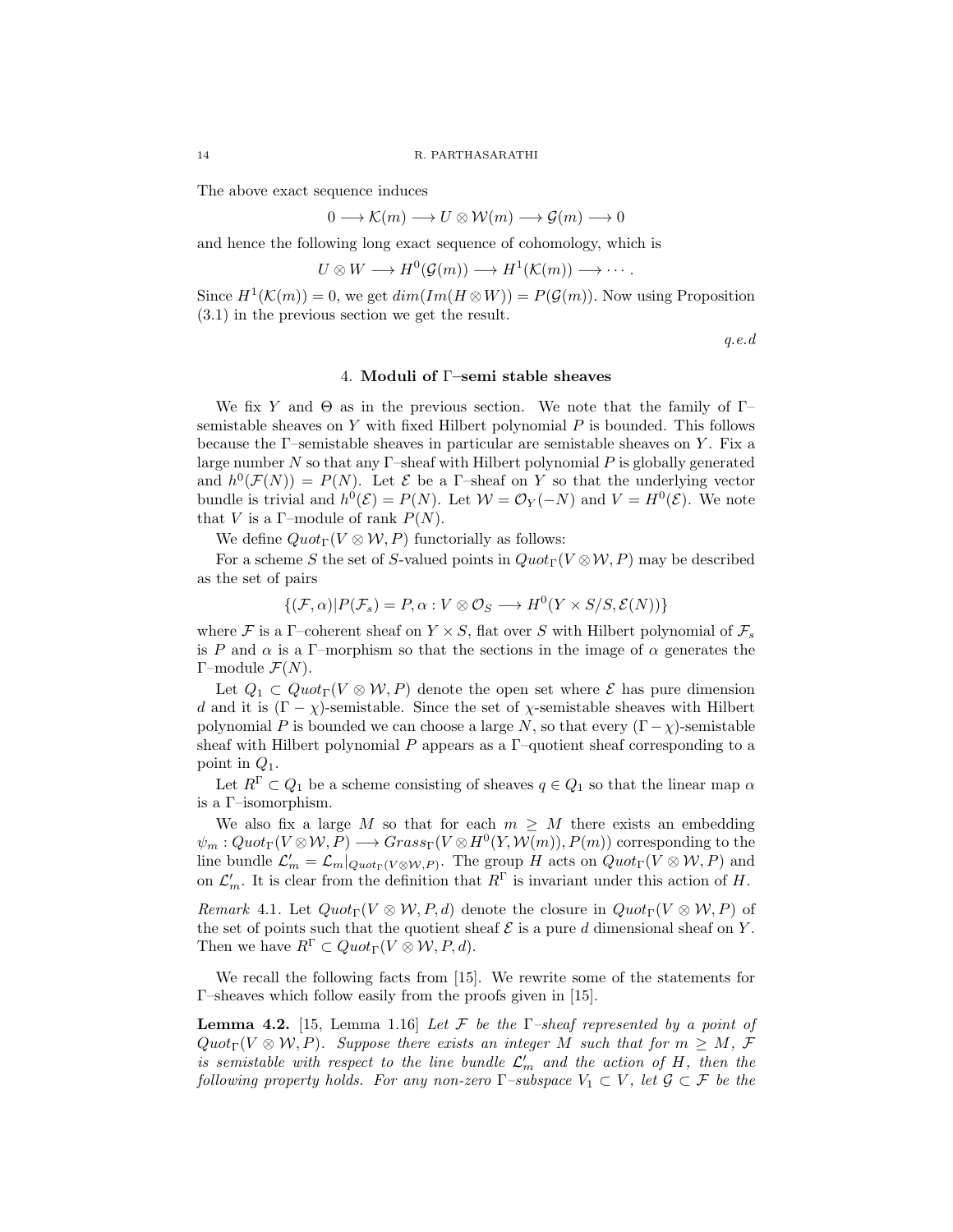subsheaf generated by  $V_1 \otimes W$ . Then the rank $(G) > 0$  and  $dim(V_1)/rank(G) \leq$  $dim(V)/rank(F)$ .

Remark 4.3. [15, remark of Lemma 1.16] In the situation of the above lemma, suppose  $\mathcal{F} \longrightarrow \mathcal{K} \longrightarrow 0$  is a quotient sheaf of  $\mathcal{F}$ . Let  $V_1 \subset V$  be the kernel of the map  $V \longrightarrow H^0(Hom(W, \mathcal{K}))$ , and let J be the image. We have  $dim(V_1)$  $dim(V) - dim(J)$ . If G is the subsheaf generated by  $H \otimes W$ , then G maps to zero in K, so  $r(\mathcal{G}) \leq r(\mathcal{F}) - r(\mathcal{K})$ . Thus the conclusion of the lemma implies that

$$
\frac{dim(J)}{r(\mathcal{K})} \ge \frac{dim(V)}{r(\mathcal{F})}.
$$

By a similar argument for  $\mathcal{K} = \mathcal{F}$ , we can conclude that the map  $V \longrightarrow$  $H^0(Hom(\mathcal{W}, \mathcal{F}))$  is injective.

Remark 4.4. The above remark states that, for a  $\Gamma$ -sheaf  $\mathcal{E} \in Quot_{\Gamma}(V \otimes \mathcal{W}, P, d)$ to be semistable, it is necessary that the induced homomorphism  $V \longrightarrow H^0(\mathcal{E}(m))$ is injective and that no  $(d-1)$ -dimensional subsheaf  $\mathcal{F}'$  of  $\mathcal{E}$  has a global section.

### Lemma 4.5. [15, lemma 1.17]

If  $\mathcal E$  is the sheaf represented by a point of Quot<sub>Γ</sub>(V\\mathbbs}V, P, d), let I be the coherent subsheaf of sections supported in dimension  $\leq d-1$ . Then there is a  $\Gamma$ -sheaf  $\mathcal{E}'$  of pure dimension d, with Hilbert polynomial P, and an inclusion  $0 \longrightarrow \mathcal{E}/\mathcal{I} \longrightarrow \mathcal{E}'$ .

**Proof:** Note that  $\mathcal{I} = T_{d-1}(\mathcal{E})$  is the torsion subsheaf of  $\mathcal{E}$  which appears in the torsion filtration of E. So the sheaf I is a Γ-sheaf. We can find a curve C, a point  $0 \in C$  and a morphism  $C \longrightarrow Quot_{\Gamma}(V \otimes W, P)$  such that  $\{0\}$  goes to the point corresponding to  $\mathcal E$  and all other points to pure d dimension sheaves. Therefore we have a C-flat family E of d-dimensional  $\Gamma$  sheaves on X such that  $E_0 \cong \mathcal{E}$  and  $E_c$  is pure for all  $c \in C - \{0\}$ . By following the proof of Simpson we obtain the  $\Gamma$ -injection  $0 \longrightarrow \mathcal{E}/\mathcal{I} \longrightarrow \mathcal{E}'$  where  $\mathcal{E}'$  is a pure d- dimensional  $\Gamma$ -sheaf on Y.

**Lemma 4.6.** [15, Lemma 1.18] There exists an  $N_0$  such that for all  $N \geq N_0$ , the following is true. Suppose  $\mathcal E$  is a  $\chi$ -semistable sheaf on Y, with Hilbert polynomial P, then for all subsheaves  $\mathcal{F} \subset \mathcal{E}$ , we have

(4.1) 
$$
h^0(\mathcal{F}(N))/r(\mathcal{F}) \le P(N)/r(\mathcal{E})
$$

and if the equality holds then

(4.2) 
$$
P(\mathcal{F},m)/r(\mathcal{F}) = P(m)/r(\mathcal{E}) \quad \forall m.
$$

We now prove that the set of all  $(\Gamma, \chi)$  semistable(stable) sheaves is indeed the semistable(stable) points in the scheme  $Quot_{\Gamma}(V \otimes W, P, d)$  for the action of H and the embedding given by the line bundle  $\mathcal{L}'_m$ . This theorem is very crucial in a way that it characterizes all the semistable points in the projective scheme  $Quot_{\Gamma}(V \otimes W, P, d)$ .

**Theorem 4.7.** Let P be a polynomial of degree d with rational coefficients. There exist N and M such that for  $m \geq M$ , the following is true. A point  $\mathcal E$  in  $Quot_{\Gamma}(V \otimes$  $W, P, d$ ) is semistable (stable) for the action of H with respect to the embedding determined by m, if and only if the quotient  $\mathcal E$  is  $(\Gamma - \chi)$  semistable( $(\Gamma - \chi)$ -stable) coherent sheaf of pure dimension d and  $V \cong H^{0}(\mathcal{E}(N))$  is a  $\Gamma$ -isomorphism.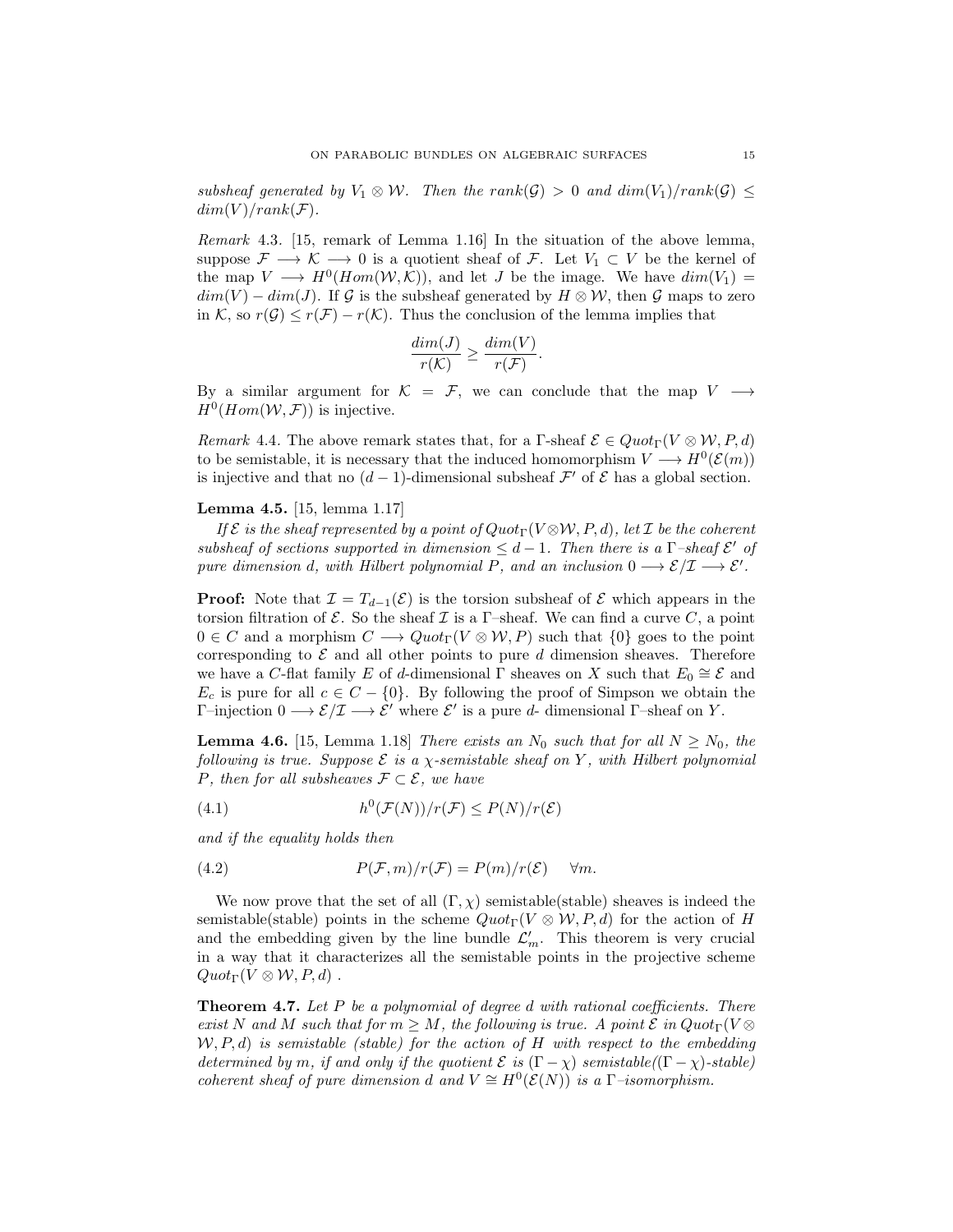#### 16 R. PARTHASARATHI

**Proof:** Suppose we have a point  $(\mathcal{E}, \alpha)$  in  $Quot<sub>Γ</sub>(V \otimes W, P, d)$  such that  $\mathcal{E}$  is a  $(\Gamma - \chi)$ -semistable sheaf and the map  $\alpha$  is a  $\Gamma$ -isomorphism. By Lemma 3.2, it is enough to prove that we may choose  $M(N)$  which is dependent on N such that for  $m \geq M$  and for any subsheaf  $\mathcal{F} \subset \mathcal{E}$  generated by Γ–sections of  $\mathcal{E}(N)$  we have

(4.3) 
$$
h^0(\mathcal{F}(N))/P(\mathcal{F},m) \le P(N)/P(m)
$$

and the inequality is strict for  $\Gamma$ -stable points. We may choose  $N_0$  such that for any  $N \geq N_0$  and any point in  $Quot_{\Gamma}(V \otimes W, P)$  representing a semistable sheaf  $\mathcal{E},$ the conclusion of the above Lemma 4.6 holds.

The above Lemma 4.6 in particular holds for  $(\Gamma - \chi)$ -semistable sheaves as they are usual  $\chi$ -semistable sheaves. So the inequality in Lemma 4.6 is true for Γ– subsheaves also.

Suppose  $\mathcal E$  is  $(\Gamma, \chi)$ -stable. Then for large m,

$$
P(\mathcal{F}, m)/r(\mathcal{F}) < P(\mathcal{E}, m)/r(\mathcal{E})
$$

where F are Γ–invariant subsheaves of  $\mathcal E$ . Once the N is fixed the set of all Γ– subsheaves F generated by Γ–sections of  $\mathcal{E}(N)$  is bounded, so the set of polynomials  $P(\mathcal{F}, m)$  is finite. These polynomials all have leading term  $r(\mathcal{F})m^d$ . Consider the leading coefficients of the polynomials which appear in the inequality (4.3). The terms  $r(\mathcal{E})h^0(\mathcal{F}(N))$  and  $P(N)r(\mathcal{F})$  are the leading coefficients of the polynomials  $h^0(\mathcal{F}(N))P(m)$  and  $P(N)P(\mathcal{F},m)$  respectively. We note that for the  $\Gamma$ -subsheaves  ${\mathcal F}$  of  ${\mathcal E},$ 

$$
h^0(\mathcal{F}(N))/r(\mathcal{F}) < P(N)/r(\mathcal{E}).
$$

If not, then since  $\mathcal{E}$  is  $(\Gamma, \chi)$  semistable (which is underlying semistable) we have

$$
P(\mathcal{F}, m)/r(\mathcal{F}) = P(\mathcal{E}, m)/r(\mathcal{E})
$$

for all m, by using Lemma 4.6 which contradicts the fact that, the sheaf  $\mathcal E$  is  $(\Gamma, \chi)$ -stable. So we can choose large  $M(N)$  so that we have

$$
h^{0}(\mathcal{F}(N))/P(\mathcal{F},m) \leq P(N)/P(m),
$$

by using the inequality  $h^0(\mathcal{F}(N))/r(\mathcal{F}) < P(N)/r(\mathcal{E})$  on the leading coefficients. So we have the result for the stable case.

For the semistable case for a given  $\mathcal F$  subsheaf we have the inequality,

$$
h^0(\mathcal{F}(N))/r(\mathcal{F}) < P(N)/r(\mathcal{E})
$$

or the equality

$$
h^0(\mathcal{F}(N))/r(\mathcal{F}) = P(N)/r(\mathcal{E})
$$
 and  $P(\mathcal{F}, m)/r(\mathcal{F}) = P(\mathcal{E}, m)/r(\mathcal{E})$ 

for all  $m$  by using Lemma 4.6. In the first case we prove by the same way as above. For the second case we substitute the value of  $P(\mathcal{F}, m)$  and  $h^0(\mathcal{F}(N))/r(\mathcal{F})$  on the left hand side of the inequality (4.3) we get the required result proving the semistable case.

Now we prove the converse. Let  $N \ge N_0$ . Suppose  $V \otimes W \longrightarrow \mathcal{F} \longrightarrow 0$  be a point in  $Quot_{\Gamma}(V \otimes W, P, d)$  which is H-semistable with respect to the embedding  $\psi_m$  for  $m \geq M$ . Let  $T := T_{d-1}(\mathcal{F})$  be the torsion sheaf of  $\mathcal F$  and let  $\mathcal E$  be the sheaf of pure dimension d given by Lemma 4.5. So the Hilbert polynomial of  $\mathcal E$  is P. We show that all sheaves  $\mathcal E$  obtained this way remain in a bounded family independent of N. In particular one can choose large  $N_0$  so that for  $N \ge N_0$ ,  $h^0(\mathcal{E}(N)) = P(N)$ and  $\mathcal{E}(N)$  is globally generated. Now we apply Remark 4.3 to the sheaf  $\mathcal{F}/T$ , we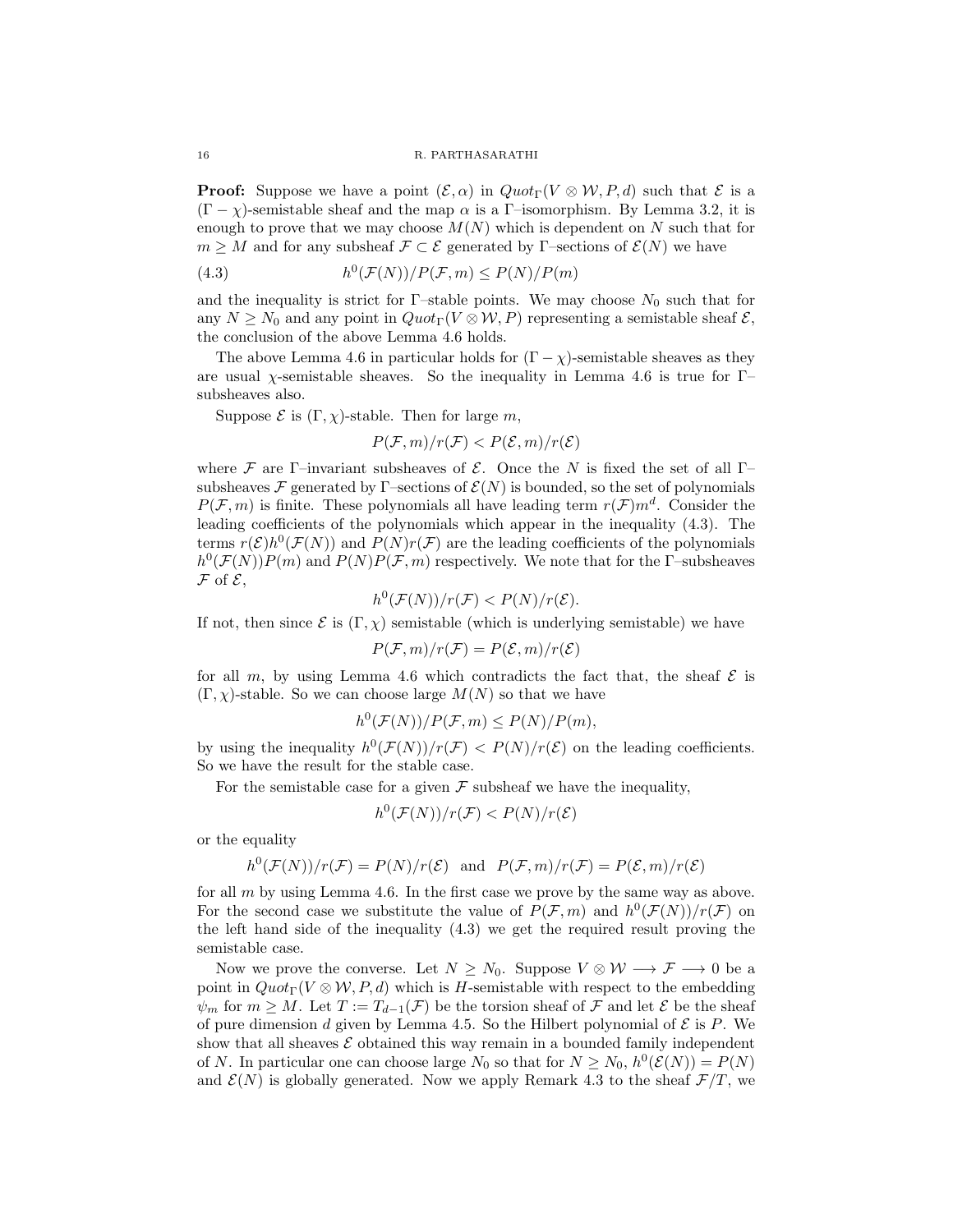get that  $h^0(\mathcal{F}/T)(N) \ge P(N)$ . But this sheaf is a subsheaf of  $\mathcal{E}$ , thus we conclude that  $\mathcal{F}/T = \mathcal{F}$ . Since the Hilbert polynomials of  $\mathcal E$  and  $\mathcal F$  are the same we have  $T = 0$ . Thus  $\mathcal{E} = \mathcal{F}$  is a pure sheaf of dimension d and remains in a bounded family independent of N.

Now by again using Lemma 4.2 for the sheaf  $\mathcal F$  which is  $H$ -semistable we see that the map  $V \longrightarrow H^0(\mathcal{F}(N))$  is Γ-injective (This action induced by the Γ-map  $V \otimes W \longrightarrow \mathcal{F} \longrightarrow 0$ , by dimension count we conclude that it is a  $\Gamma$ -isomorphism.

It remains to prove that the sheaf F is  $(\Gamma, \chi)$ -semistable. If F is not  $(\Gamma, \chi)$ semistable we have a quotient  $\mathcal{F} \longrightarrow \mathcal{G} \longrightarrow 0$  such that

$$
P(\mathcal{G}, k)/r(\mathcal{G}) < P(\mathcal{F}, k)/r(\mathcal{F})
$$

for large k. Again we can assume that the sheaves  $\mathcal G$  remain in a bounded family, and hence for large  $N_0$ , so that for  $N \ge N_0$ ,

$$
P(\mathcal{G}, N)/r(\mathcal{G}) < P(\mathcal{F}, N)/r(\mathcal{F})
$$

and also  $h^0(\mathcal{G}(N)) = P(\mathcal{G}, N)$ . But this contradicts Lemma 4.2 because F is a H-semistable point. Thus the sheaf  $\mathcal F$  is  $(\Gamma, \chi)$ -semistable.

Finally we assume that the sheaf F is not  $(\Gamma, \chi)$ -stable but it is an H-stable point. Since F is in particular an H-semistable point we see that it is a  $(\Gamma, \chi)$ -semistable sheaf. Then by using Lemma 4.6 we conclude that there is a  $\Gamma$ -subsheaf  $\mathcal E$  the subsheaf of F with the condition  $P(\mathcal{E})/r(\mathcal{E}) = P(\mathcal{F})/r(\mathcal{F})$ . Let  $U = H^0(\mathcal{E}(m))$ and  $W = H^0(\mathcal{W}(m)) = H^0(\mathcal{O}_X(m-N))$  where  $\mathcal{W} = \mathcal{O}_X(-N)$  and we let  $V_1 =$  $H^0(\mathcal{F}(N)) \subset V$ . Again the sheaves  $\mathcal F$  of this type remain in a bounded family, so we can assume that there are large  $m$  and  $N$  so that

$$
Im(V_1 \otimes W) = H^0(\mathcal{F}(m)) \subset U
$$

and

$$
dim(V_1)/h^0(\mathcal{F}(m)) = P(m)/h^0(\mathcal{E}(m)).
$$

Now the criterion of Proposition 3.1 says that  $\mathcal F$  maps under  $\psi_m$  to a point in the Grassmannian which is not properly stable under the group H. Hence this sheaf  $\mathcal F$ is not properly H-stable in the Quot scheme contradicting the assumption on  $\mathcal{F}$ .

q.e.d

Remark 4.8. The scheme  $R^{\Gamma}$  is equal to the set of H–semistable points of  $Quot_{\Gamma}(V \otimes$  $W, P, d$ ) under the action of H. The open set  $R^{\Gamma^s} \subset R^{\Gamma}$  parametrising  $(\Gamma, \chi)$ -stable sheaves is equal to the set of properly stable points under H.

Remark 4.9. Let  $Quot_{\tau}(V \otimes W, P, d)$  be the set of all  $\Gamma$ -torsion free sheaves of fixed local type  $\tau$  in the projective scheme  $Quot_{\Gamma}(V \otimes W, P, d)$ . By the rigidity of the representations of the finite groups, we see that this scheme is a closed subscheme. Let  $R^{\tau}$  denote the open subscheme of  $Quot_{\tau}(V \otimes W, P, d)$  parametrising the  $(\Gamma, \chi)$ semistable sheaves of local type  $\tau$ .

**Lemma 4.10.** The closures of the orbits of two points  $W_1$  and  $W_2$  in  $R^{\tau}$  intersect if and only if  $gr_{\Gamma}(\mathcal{W}_1) \cong gr_{\Gamma}(\mathcal{W}_2)$ . In particular they are of same local type  $\tau$ . The orbit of W is closed if and only if W is  $\Gamma$ -polystable.

**Proof:** Note that for a given extension  $0 \to E' \to E \to E'' \to 0$  of  $\Gamma$ -sheaves we can find a family of extensions  $E_t$  of  $E''$  by  $E'$ , parametrised by  $t \in \mathbb{A}^1$ , such that for each  $t \neq 0$  the extension is isomorphic to the given one, and for  $t = 0$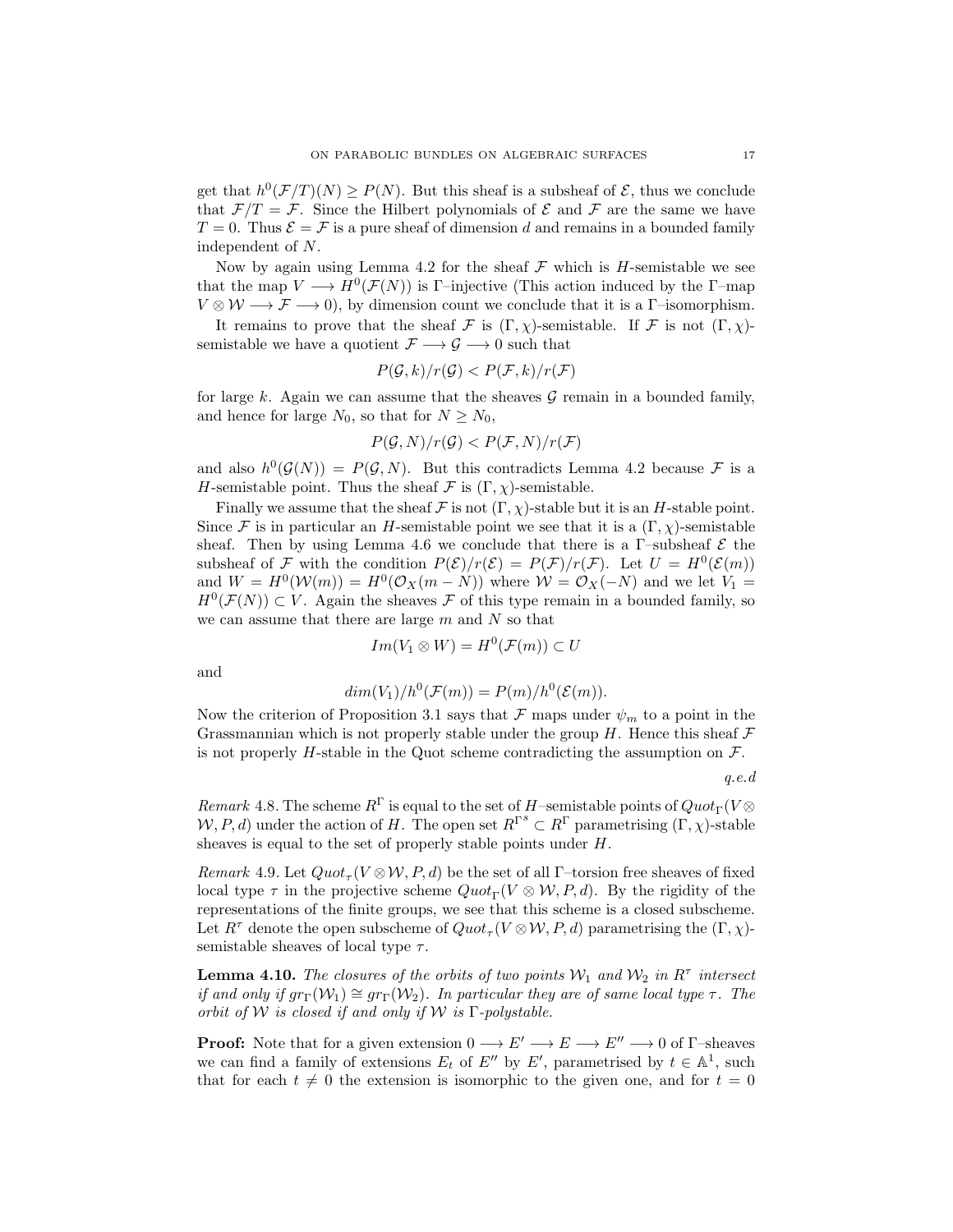the extension is trivial. Suppose the Jordan-Hölder filtration for  $E$  is given by  $0 = E_0 \subset E_1 \subset E_2 = E$ . Then we find that the orbit corresponding to  $gr_{\Gamma}(E)$  is in the closure of the orbit corresponding to  $E$ . Now we use induction on the length of the filtration. Therefore, if  $gr_{\Gamma}(\mathcal{W}_1) = gr_{\Gamma}(\mathcal{W}_2)$ , then the closures of the orbits of  $\mathcal{W}_1$  and  $\mathcal{W}_2$  intersect.

Conversely, we have to prove that the orbit corresponding to  $gr_{\Gamma}(\mathcal{W})$  is closed. Suppose W is a  $(\Gamma, \chi)$ -semistable sheaf such that  $gr_{\Gamma}(\mathcal{W}) \cong \mathcal{W}$ . Suppose T is a curve and  $t_0 \in T$  is a closed point, and suppose that  $\mathcal E$  is a  $(\Gamma, \chi)$ -semistable sheaf on  $Y \times T$  over T such that  $\mathcal{E}_t \cong W$  for  $t \neq t_0$ . If  $\mathcal{W}_i$  is a  $\Gamma$ -stable component of W then there are at least as many Γ-maps from  $\mathcal{W}_i$  to  $\mathcal{E}_{t_0}$  as to W. Since  $\mathcal{E}_{t_0}$ is semistable, this implies that  $\mathcal{E}_{t_0}$  is a direct sum of copies of  $\mathcal{W}_i$  with the same multiplicities as  $W$ , so  $\mathcal{E}_{t_0} = \mathcal{W}$ .

q.e.d

We recall the construction of the Γ–frame bundle associated to a Γ–vector bundle as in [1].

4.0.1. Γ–frame bundle. Let S be a scheme of finite type with a trivial  $\Gamma$ –action. Let F be a Γ-locally free  $\mathcal{O}_S$  module of rank r and assume that each fibre  $F_s$  is a  $\Gamma$ –module and the  $\Gamma$ –module structures on all points are same. Let W be a finite dimensional vector space of dimension r which is a  $\Gamma$ -module isomorphic to the Γ–module  $F_s$  for  $s \in S$ . Denote by  $\mathcal{O}_S(W)$  the trivial rank r sheaf modelled by W. With this added structure, we have a canonical group namely,  $H_1 = Aut_{\Gamma}(W) \subset$  $GL(W)$ , which acts on  $\mathcal{O}_S(W)$  by Γ-automorphisms.

Let  $\mathbb{H}om_{\Gamma}(\mathcal{O}_S(W), F) := Spec(S^*(\mathcal{H}om_{\Gamma}(\mathcal{O}_S(W), F)))^* \to S$  be the geometric Γ–vector bundle that parametrises all Γ–homomorphisms from  $\mathcal{O}_S(W)$  to F. Let  $\Phi(F) := \mathbb{I}som_{\Gamma}(\mathcal{O}_S(W), F) \subset \mathbb{H}om_{\Gamma}(\mathcal{O}_S(W), F)$  be the open subscheme which parametrises all Γ–isomorphisms and let  $\pi : \Phi(F) \to S$  denote the canonical projection.

Then we observe that the group  $H_1$  acts on  $\Phi(F)$  by composition and  $\pi$  is a principal bundle with structure group  $H_1$ . Indeed, the Γ–structure on F gives a natural reduction of structure group of the frame bundle associated to F (which by the usual construction is a principal  $GL(W)$ -bundle).

This bundle  $\pi : \Phi(F) \to S$  is called the Γ-frame bundle associated to F. It follows from the construction that there is a  $\Gamma$ -isomorphism  $\phi: \mathcal{O}_{\Phi(F)}^r \longrightarrow \pi^*F$ , called as the universal trivialisation of F.

We now define the Γ–moduli functor as follows:

Let Y be a smooth projective variety over  $\mathbb C$ . Let  $\Theta$  be an ample line bundle on Y. Fix a polynomial  $P \in \mathbb{Q}[z]$ . We define a Γ–moduli functor

$$
\mathcal{M}^{\Gamma} : (Sch/\mathbb{C})^0 \longrightarrow Sets
$$

as follows. If S is a scheme over  $\mathbb C$ , let  $\mathcal M^{\Gamma}(S)$  be the set of isomorphism classes of S-flat families of Γ–semistable sheaves on Y with Hilbert polynomial P. If  $f: S' \longrightarrow S$  is a morphism of schemes, let  $\mathcal{M}^{\Gamma}(f): \mathcal{M}^{\Gamma}(S) \longrightarrow \mathcal{M}^{\Gamma}(S')$  be given by  $[F] \longrightarrow [f^*F]$ .

We consider the quotient  $\mathcal{M}^{\Gamma}/\sim$  again denoted by  $\mathcal{M}^{\Gamma}$  where the equivalence relation means  $F \sim F'$  for  $F, F' \in \mathcal{M}^{\Gamma}(S)$  if and only if  $F \cong F' \otimes p^*(L)$  for some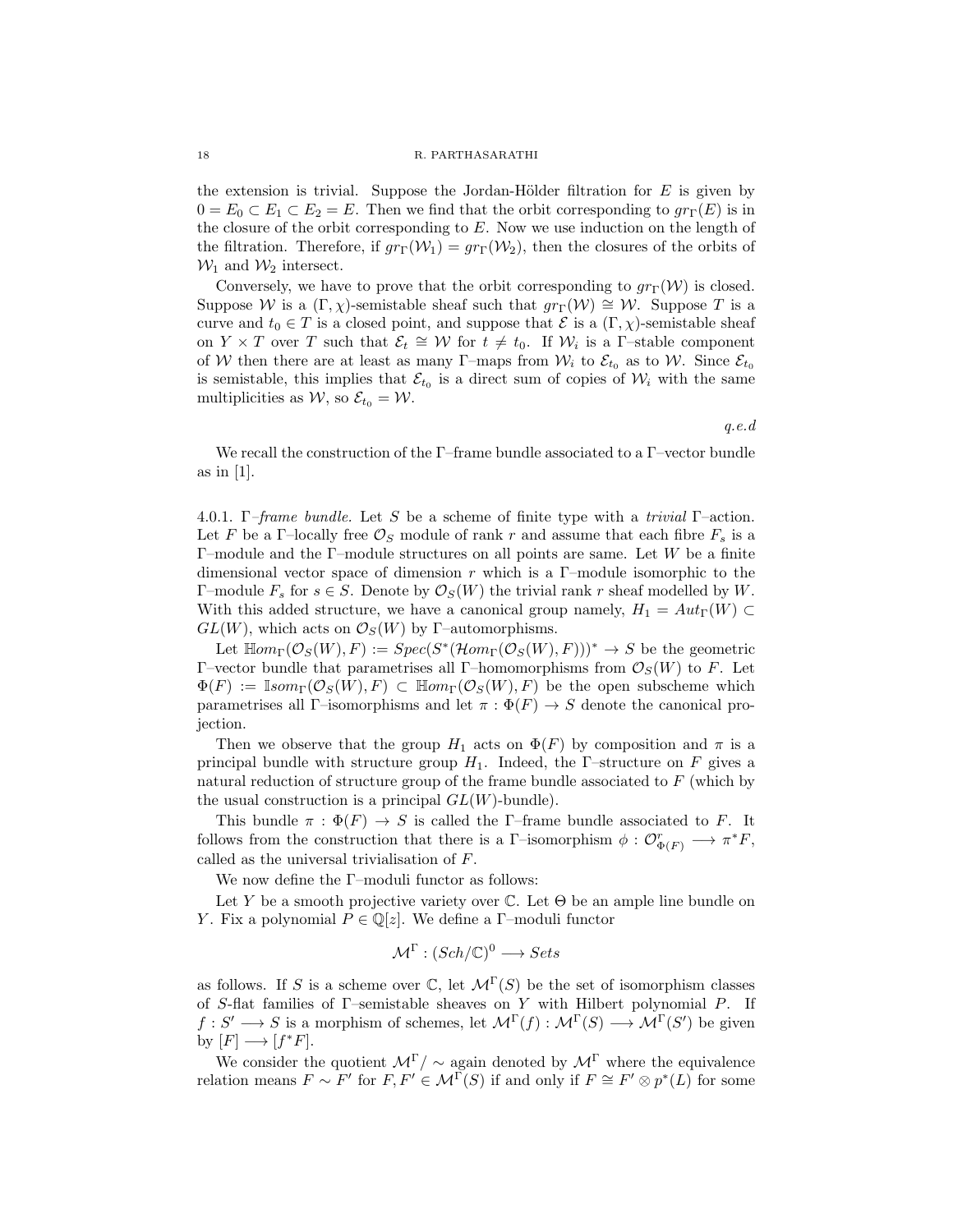line bundle  $L \in Pic(S)$ . If we consider the Γ–stable sheaves only we have the open subfunctor  $(M^{\Gamma})^s$ .

Remark 4.11. If we restrict to the case of  $\Gamma$ -semistable sheaves of local type  $\tau$ , we get the Γ–moduli functor  $\mathcal{M}^{\tau}$  as the moduli functor for Γ-semistable sheaves of local type  $\tau$ .

**Theorem 4.12.** The Γ-moduli functor  $\mathcal{M}^{\Gamma}$  is corepresented by a scheme  $M^{\Gamma}$ . And the scheme  $M^{\tau}$  corepresents the  $\Gamma$ -moduli functor  $\mathcal{M}^{\tau}$ .

**Proof:** Let F be an S-flat family of  $\Gamma$ -semistable sheaves with Hilbert polynomial P parametrised by S. Then  $V_F := p_*(F \otimes q^*(N\Theta))$  is a  $\Gamma$ -locally free sheaf on S of rank  $P(N)$ . We have a canonical  $\Gamma$ -surjection  $\phi_F : p^*(V_F) \otimes q^*(\mathcal{O}_Y(-N)) \longrightarrow F$ . Let  $R(F)$  denote the Γ–frame bundle associated to  $V_F$  with the natural projection  $\pi: R(F) \longrightarrow S$ . Composing  $\phi_F$  with the universal trivialisation  $f: \mathcal{O}^{P(N)} \longrightarrow$  $\pi^*(F)$  of  $V_F$  on  $R(F)$  we obtain a canonically defined quotient

$$
q_F: \mathcal{O}_{R(F)} \otimes V \otimes \mathcal{O}_Y(-N) \longrightarrow \pi_Y^*(F)
$$

on  $R(F) \times Y$ . This Γ-quotient gives rise to a classifying morphism

 $\Phi_F: R(F) \longrightarrow Quot_{\Gamma}(V \otimes \mathcal{O}_Y(-N), P).$ 

Since  $R(F)$  is a Γ–frame bundle this is an  $H_1 := Aut_{\Gamma}(P(N), \mathbb{C})$ -principal bundle, and the morphism  $\Phi_F$  is  $H_1$ -equivariant. Therefore we have  $\Phi_F(R(F)) \subset$  $Quot_{\Gamma}(V \otimes \mathcal{O}_Y(-N), P)$ . In this way one can prove that there is a natural transformation between  $\mathcal{M}^{\Gamma}$  and  $R^{\Gamma}/H$ . The same follows for  $M^{\tau}$ .

We recall the following theorem:

**Theorem 4.13.** [4, Theorem 4.2.10] Let G be a reductive group acting on a projective scheme X with a G-linearised ample line bundle L. Then there is a projective scheme Y and a morphism  $\pi : X^{ss}(L) \longrightarrow Y$  such that  $\pi$  is a universal good quotient for the G-action. Moreover there is an open subset  $Y^s \subset Y$  such that  $X<sup>s</sup>(L) = \pi<sup>-1</sup>(Y<sup>s</sup>)$  and such that  $\pi : X<sup>s</sup>(L) \longrightarrow Y<sup>s</sup>$  is a universal geometric quotient. Finally, there is a positive integer m and a very ample line bundle M on Y such that  $L^{\otimes m}|_{X^{ss}(L)} \cong \pi^{-1}(M)$ .

We apply the above theorem to the scheme  $R^{\Gamma}$  with a group action H and with a H linearised line bundle  $L'_m$  coming from the embedding  $\psi_m$ . So we have the following theorem:

**Theorem 4.14.** Let Y be a smooth projective algebraic variety over  $\mathbb{C}$ . Let P be a polynomial in  $\mathbb{Q}[z]$ . Let V be a  $\Gamma$ -vector space of dimension  $P(N)$ . Let  $R^{\Gamma}$  the scheme which parametrises  $(\Gamma, \chi)$ -semistable pure d-dimensional coherent sheaves on Y with the fixed Hilbert polynomial P. Then there is good quotient  $M^{\Gamma} := R^{\Gamma}/H$  which is a projective scheme. The points of  $M^{\Gamma}$  represent the equivalence classes of  $(\Gamma, \chi)$ -semistable pure d-dimensional sheaves on Y under the relation that  $W_1 \sim W_2$  if  $gr_{\Gamma}(W_1) = gr_{\Gamma}(W_2)$ . Furthermore, there is an open set  $(M^{\Gamma})^s$  which represents all the isomorphism classes of  $(\Gamma, \chi)$ -stable sheaves on Y.

### Proof:

The existence of the good quotient  $M^{\Gamma}$  is coming from the above theorem. The projectiveness of the scheme  $M^{\Gamma}$  follows from the Seshadri's results [12] since  $R^{\Gamma} \subset$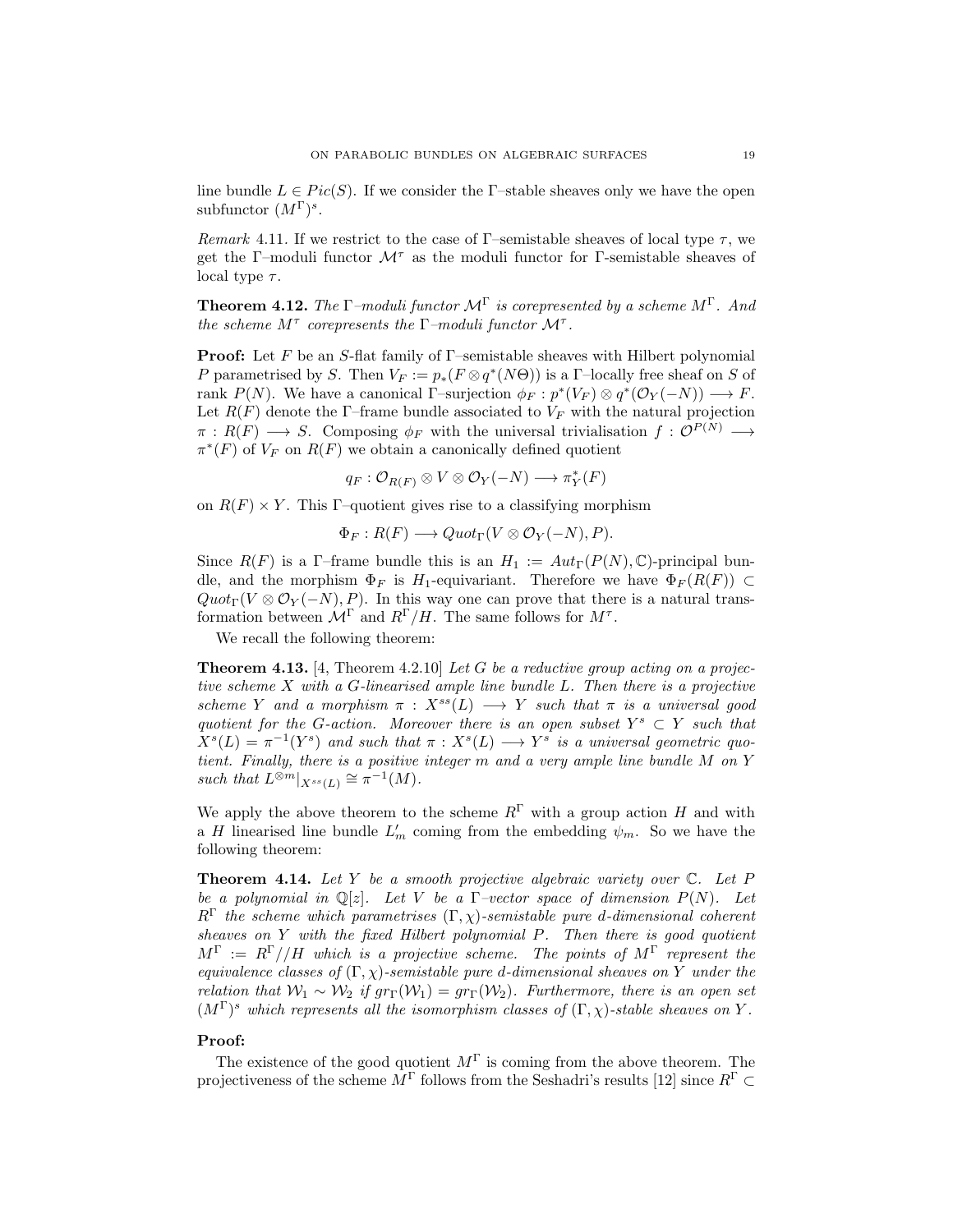$Quot<sub>\Gamma</sub>(V \otimes W, P, d)$  is the set of all semistable points of the projective scheme  $Quot_{\Gamma}(V \otimes \mathcal{W}, P, d).$ 

In order to check the equivalence relation, it is enough to check that for the sheaves  $W_1, W_2$ , the closures of the corresponding orbits in the scheme  $R^{\Gamma}$  intersect if and only if  $gr_{\Gamma}(\mathcal{W}_1) = gr_{\Gamma}(\mathcal{W}_2)$ . This comes from Lemma 4.10.

**Lemma 4.15.** Let  $R^{\tau}$  denote the subset of  $R^{\Gamma}$  consisting of all  $q \in R^{\Gamma}$  such that  $\mathcal{F}_{q}$ is locally of a fixed type  $\tau$ . Then there is a good quotient  $M^{\tau} := R^{\tau}/\sqrt{H}$ . This is a moduli space of  $\Gamma$ -semistable sheaves of local type  $\tau$ . Again we have the equivalence relation  $\sim$  that  $\mathcal{F}_1 \sim \mathcal{F}_2$  if and only if  $gr_{\Gamma}(\mathcal{W}_1) = gr_{\Gamma}(\mathcal{W}_2)$ . Furthermore, there is an open set  $(M^{\tau})^s$  which represent all the isomorphic classes of  $(\Gamma, \chi)$ -stable sheaves on Y of local type  $\tau$ .

**Proof:** We see that any  $(\Gamma, \chi)$ -semistable sheaf of local type  $\tau$  is a semistable point in  $Quot_{\Gamma}(V \otimes W, P, d)$ . The group H acts on this scheme  $R^{\tau}$ . The scheme  $R^{\tau}$  is embedded in  $R^{\Gamma}$  as a closed subscheme. Therefore the good quotient  $M^{\tau} = R^{\tau} / H$ exists. If  $\mathcal{E}_1 \sim \mathcal{E}_2$  then they are of the same local type. This implies that the moduli space  $M^{\tau}$  corepresents equivalence classes of  $(\Gamma, \chi)$ -semistable pure d-dimensional sheaves of local type  $\tau$  on Y under the relation that  $\mathcal{W}_1 \sim \mathcal{W}_2$  if  $gr_{\Gamma}(\mathcal{W}_1) =$  $gr_{\Gamma}(\mathcal{W}_2)$ .

**Lemma 4.16.** Let X be a smooth projective algebraic surface over  $\mathbb{C}$ . Let  $\Theta_1$  be a very ample line bundle on  $X$ . Let  $D$  be a normal crossing divisor on  $X$ . Let  $Y$ be a Kawamata covering of X as above. Suppose  $E_*$  is a S-flat parabolic torsion free sheaf on X. Then there is a S-flat  $\Gamma$ -torsion free sheaf W on Y such that  $p_*^{\Gamma}(W) = E_*$ .

**Lemma 4.17.** Parabolic moduli functor  $Par_M$  defined in 2.28 is corepresented by  $a$  scheme  $M^\tau.$ 

**Proof:** Let  $E_*$  be an S-flat family of parabolic torsion free sheaves on X with parabolic Hilbert polynomial P and parabolic datum  $s_{*}$ . In particular this is a parabolic sheaf on  $S \times X$ . This implies that there is W a  $\Gamma$ -sheaf on  $S \times Y$ . I.e. W is a  $S$ -flat family of  $\Gamma$ -torsion free sheaves on Y with Hilbert polynomial  $P'$  (induced by P) and of local type  $\tau$ . We see that the functors  $Par_M$  and  $\mathcal{M}^{\tau}$  are equivalent. This follows because we have a morphism  $Par_M(S) \longrightarrow \mathcal{M}^{\tau}(S)$  for each S. In fact this is an isomorphism(Again follows from Seshadri-Biswas correspondence). Therefore corepesenting the functor  $Par_M$  is equivalent to corepresenting the functor  $\mathcal{M}^{\tau}$ 

q.e.d

Thus we have the following theorem on parabolic bundles on X. For notations see the Section 2.3.

**Theorem 4.18.** Let X be a smooth projective algebraic surface over  $\mathbb{C}$ . Let  $\Theta_1$  be a ample divisor on X. Let  $D$  be a normal crossing divisor on X. Let  $P$  be a polynomial in  $\mathbb{Q}[z]$ . We fix  $s_*$  a parabolic datum. Then there is a moduli space  $M^{par}(P)$ of parabolic  $\chi$ -semistable bundles  $E_*$  on X with parabolic Hilbert polynomial  $P_*$  and parabolic datum s∗.

## 5. Determinant line bundles on the parabolic moduli space

Let Y be a smooth projective variety of dimension  $n$  equipped with a very ample line bundle  $\Theta$ . Let  $K(Y)$  and  $K^0(Y)$  denote the Grothendieck groups of coherent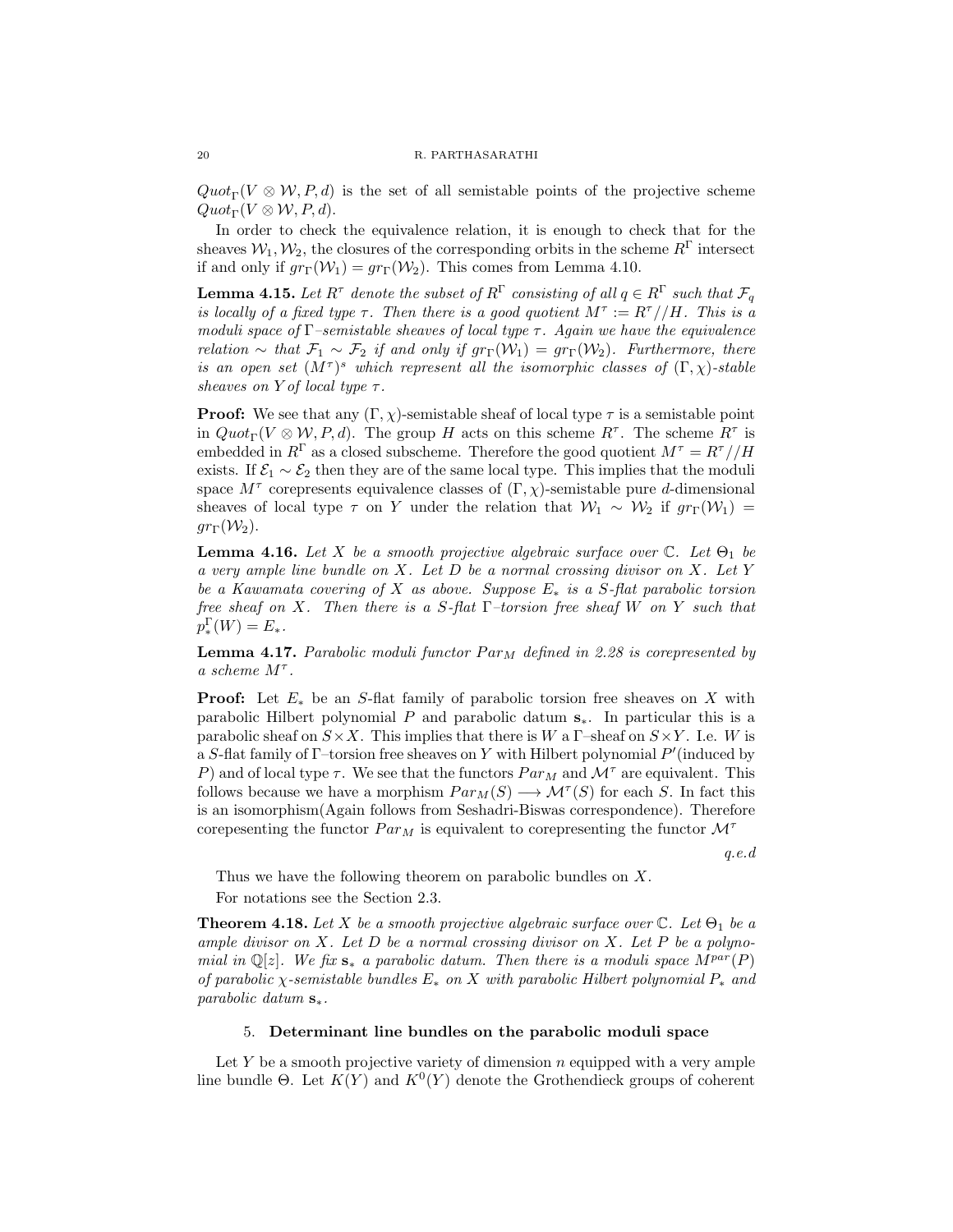sheaves and locally free sheaves on Y respectively. Then  $K^0(Y)$  is a commutative ring with  $1 = [\mathcal{O}_Y]$ , with the multiplication given by the tensor product of locally free sheaves. Since Y is smooth and projective, we have  $K(Y) = K^{0}(Y)$ . This ring  $K(Y)$  is equipped with a quadratic form  $q:(u, v) \longrightarrow \chi(Y, u \otimes v)$ . This form is calculated in terms of the rank and the Chern classes of  $u$ . For example, if Y is a smooth projective surface, and if  $u \in K(Y)$  is of rank r, and the Euler characteristic  $\chi$ , we have

$$
q(u \otimes u) = 2r\chi + c_1^2 - r^2\chi(\mathcal{O}_Y)
$$

We say  $u, v \in K(Y)$  are numerically equivalent,  $u \equiv v$  if  $u - v$  is in the radical of the quadratic form q. We work with the quotient  $K(Y)_{num} := K(Y)/\equiv$ .

If  $\mathcal F$  is a flat family of coherent sheaves on Y parametrised by a scheme S, then  $\mathcal F$ defines an element  $[\mathcal{F}] \in K^0(S \times Y)$ , the Grothendieck group of  $S \times Y$  generated by locally free sheaves. Let p, q are the projections from  $Y \times S$  to S and Y respectively. We define a homomorphism from the Grothendieck group of coherent sheaves on  $Y:$ 

$$
\lambda_{\mathcal{F}} : K(Y) \longrightarrow Pic(S).
$$

as follows: For  $u \in K(Y)$ ,  $\lambda_{\mathcal{F}}(u) = det(p_1(\mathcal{F} \cdot q^*(u))$ , where  $\mathcal{F} \cdot q^*(u)$  is the product in  $K(S \times Y)$  and  $p_! : K^0(S \times Y) \to K^0(S)$  associates to each class u the class  $\sum_i (-1)^i R^i p_*(u)$ .

We observe that this  $\lambda_{\mathcal{F}}$  has a collection of functorial properties(see [4, Page 179]):

## Lemma 5.1.

- (1) If  $0 \longrightarrow E_1 \longrightarrow E_2 \longrightarrow E_3 \longrightarrow 0$  is a short exact sequence of S-flat families of coherent sheaves then  $\lambda_{E_2} \cong \lambda_{E_1} \otimes \lambda_{E_3}$ .
- (2) If F is an S-flat family and  $f: S' \longrightarrow S$  a morphism then for any  $u \in K(Y)$ one has  $\lambda_{f_Y^*F}(u) = f^* \lambda_F(u)$ .
- (3) If G is an algebraic group, S a scheme with a G-action and E a G-linearised S-flat family of coherent sheaves on Y, then  $\lambda_E$  factors through the group  $Pic^G(S)$  of isomorphism classes of G-linearised line bundles on S.
- (4) Let  $\mathcal E$  be an S-flat family of coherent sheaves of class  $c \in K_{num}(Y)$  and let  $\mathcal N$  be a locally free  $\mathcal O_S$  sheaf. Then  $\lambda_{\mathcal F\otimes p^*\mathcal N}(u)=\lambda_{\mathcal F}(u)^{r(\mathcal N)}\otimes det(\mathcal N)^{\chi(c\otimes u)}$

For any class  $c \in K(Y)_{num}$ , we write  $c(m) := c \cdot [m\Theta]$  and denote by  $P(c)$  the associated Hilbert polynomial  $P(c, m) = \chi(c(m))$ .

Let F be an S-flat family of  $\Gamma$ -coherent sheaves with Hilbert polynomial  $P(c)$ . The points  $s \in S$  such that  $\mathcal{F}_s$  is of class c form an open and closed subscheme of S. Therefore  $M^{\Gamma}(P)$  decomposes into finitely many open and closed subschemes of  $M^{\Gamma}(c_i)$  where  $P(c_i) = P$ .

Let  $S \subset K(Y)$  be any subset, let  $S^{\perp} \subset K(Y)$  be the subset of all the elements orthogonal to  $S$  with respect to the quadratic form  $q$ .

**Definition 5.2.** Let  $c \in K_{num}(Y)$  and  $\Theta$  a very ample divisor on Y with  $\theta =$  $[O_{\Theta}] \in K(Y)$ . Then we define  $K_c := c^{\perp}$  and  $K_{c,\Theta} := c^{\perp} \cap \{1, \theta, \theta^2, \cdots \theta^n\}^{\perp \perp}$ 

We recall the following descent lemma from [4, Page 87].

**Theorem 5.3.** Let  $\pi: X \longrightarrow Y$  be a good quotient. Let F be a G-linearised locally free sheaf on X. A necessary and sufficient condition for  $\mathcal F$  to descend is that for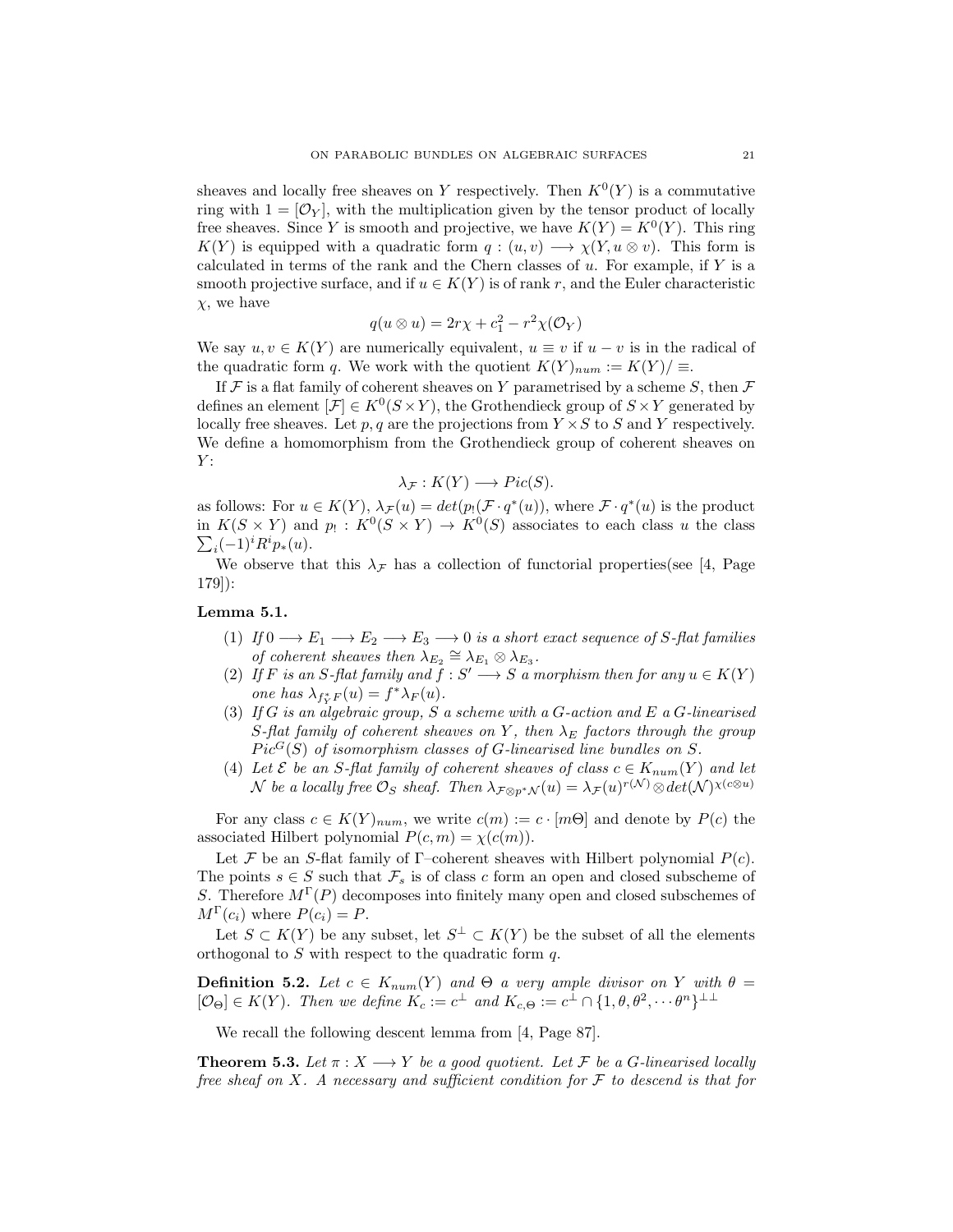any point  $x \in X$  in the closed orbit xG, the stabiliser  $G_x$  of x acts trivially on the fibre  $\mathcal{F}_x$ .

We have the following theorem which says that the condition  $u \in K_{c,\Theta}$  is a sufficient condition to get a well defined determinant line bundle on  $M^{\Gamma}(c)$  by means of u.

**Theorem 5.4.** Let  $c \in K_{num}(Y)$  be a class. Then there are group homomorphisms  $\lambda^s: K_c \longrightarrow Pic(((M^{\Gamma})^s)(c))$  and  $\lambda: K_{c,\Theta} \longrightarrow Pic((M^{\Gamma})(c))$  with the following properties:

- (1)  $\lambda$  and  $\lambda^s$  commute with the inclusion  $K_{c,\Theta} \subset K_c$  and the restriction  $Pic((M^{\Gamma})(c)) \longrightarrow Pic(((M^{\Gamma})^s)(c)).$
- (2) Let  $\mathcal E$  be a S-flat  $\Gamma$ -semistable torsion free sheaf of class c on Y, and if  $\phi_{\mathcal{E}} : S \longrightarrow M^{\Gamma}(c)$  is the classifying morphism, then  $\lambda$  and  $\lambda_{\mathcal{E}} : K(Y) \longrightarrow$  $Pic(S)$  commute with the inclusion  $K_{c,\Theta} \subset K(Y)$  and the homomorphism  $\phi_{\mathcal{E}}^* : Pic(M^{\Gamma}(c)) \longrightarrow Pic(S).$
- (3) If  $\mathcal E$  is a S-flat family of  $\Gamma$ -stable sheaves of class c on Y, then  $\lambda^s$  and  $\lambda_{\mathcal{E}}: K(Y) \longrightarrow Pic(S)$  commute with the inclusion  $K_c \subset K(Y)$  and the homomorphism  $\phi_{\mathcal{E}}^* : Pic((M^{\Gamma}(c)))^s \longrightarrow Pic(S).$

Remark 5.5. If we consider the moduli space  $M^{\tau}(c)$  of  $\Gamma$ -semistable sheaves of class c and of local type  $\tau$  we see that the above theorem holds true in this case also.

**Proof:** Let  $R^{\Gamma}(c) \subset Quot_{\Gamma}(V \otimes W, P, d)$  denote the open subscheme of  $\Gamma$ -quotients  $V \otimes \mathcal{O}_Y(-N) \longrightarrow \mathcal{F} \longrightarrow 0$  with  $\mathcal{F}$  a Γ-semistable sheaf of class c and a Γisomorphism  $V \longrightarrow H^0(\mathcal{F}(N))$ . Then there is an universal quotient  $\mathcal{O}_{R^{\Gamma}(c)} \otimes V \otimes$  $\mathcal{O}_Y(-N) \longrightarrow \tilde{\mathcal{F}}$ . If we choose large M and  $m \gg 0$ ,  $R^{\Gamma}(c)$  is the set of semistable points in the closure  $\overline{R\Gamma(c)}$  with respect to the action of H and the H-linearised line bundle  $\lambda_{\tilde{\mathcal{F}}}([m\Theta]).$  Moreover  $M^{\Gamma}(c) = R^{\Gamma}(c)/H$ .

Let  $u \in K(Y)_{num}$  be any class. We consider the line bundle  $L := \lambda_{\tilde{\mathcal{F}}}(u)$  on  $R^{\Gamma}(c)$ . We note that the line bundle L inherits a H-linearisation from  $\tilde{\mathcal{F}}$ . We claim that L descends to a line bundle on  $M^{\Gamma}(c)$  or  $(M^{\Gamma})^s(c)$  if  $u \in K_{c,\Theta}$  or  $u \in K_c$ respectively.

By using Theorem 5.3 it is enough to check that for any point  $q: V \otimes W \longrightarrow$  $\mathcal{F} \longrightarrow 0$  in a closed H-orbit, the action of the stabiliser group  $H_q$  on the fibre  $L_q$ is trivial. Note that the H-orbit in the scheme  $R^{\Gamma}(c)$  is closed if and only if it is a Γ–polystable sheaf.

Let F be a Γ–polystable sheaf in the H-closed orbit. Then  $\mathcal{F} \cong \bigoplus_i (\mathcal{F}_i \otimes W_i)$ with distinct  $\Gamma$ -stable sheaves  $\mathcal{F}_i$  and vector spaces  $W_i$ . Consider the corresponding morphism  $\{q\} \longrightarrow R^{\Gamma}(c)$ . Then we see that  $L_q = (\lambda_{\tilde{\mathcal{F}}}(u))_q$  as a pullback of the determinant line bundle L to the point  $\{q\}$ . We rewrite the fibre  $L_q$  as follows. Since  $W_i$  is a vector space we can think of this as a trivial bundle on  $\{q\}$ . So on  $X \times \{q\}$ , we have  $R^{\bullet} p_*(\mathcal{F}_i \otimes p^*(W_i) \otimes q^*(u)) = R^{\bullet} p_*(\mathcal{F}_i \otimes q^*(u)) \otimes W_i$ . Then by using Lemma 5.1 we have  $(\lambda_{\tilde{\mathcal{F}}_i \otimes p^*(W_i)}(u)) = (\lambda_{\tilde{\mathcal{F}}_i}(u))^{dim(W_i)} \otimes det(W_i)^{\chi([\mathcal{F}_i] \otimes u)}$ where  $[\mathcal{F}_i]$  is a class of  $\mathcal{F}_i$  in  $K(Y)$ . This implies that

$$
L_{\mathcal{F}} \cong \otimes_i (det(H^*([\mathcal{F}_i] \cdot u))^{dim(W_i)} \otimes (det(W_i)^{\chi([\mathcal{F}_i] \cdot u)}).
$$

We see that  $H_{\mathcal{F}} = Aut_{\Gamma}(\mathcal{F}) \cong \Pi GL(W_i)$ , and an element  $(A_1, A_2, \dots, A_l)$  with  $A_i \in GL(W_i)$  acts on the fibre  $L_q = (\lambda_{\tilde{\mathcal{F}}}(u))_q$  via multiplication with the number  $\Pi_i det(A_i)^{\chi(u\cdot[\mathcal{F}_i])}.$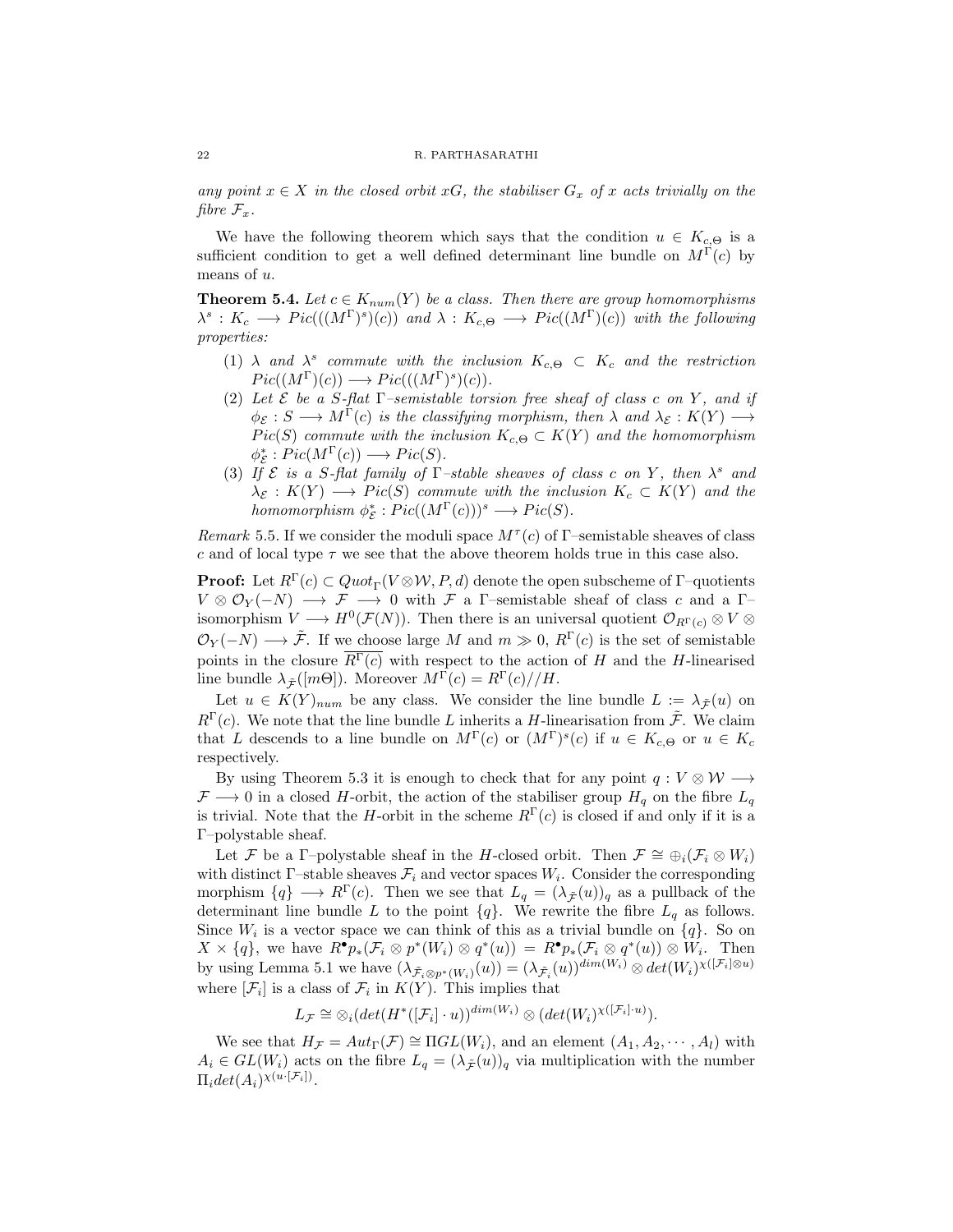Let  $c_i = [\mathcal{F}_i]$  and r,  $r_i$  are the ranks of  $\mathcal{F}, \mathcal{F}_i$  respectively. We have for all m:

$$
r_i\chi(c \cdot [m\Theta]) = r_i P(\mathcal{F}(m)) = r P(\mathcal{F}_i(m)) = r \chi(c_i \cdot [m\Theta]).
$$

This is equivalent to  $\chi((rc_i - r_i c) \cdot \theta^m) = 0$  for all m, so we have  $(rc_i - r_i c) \in$  $\{1, \theta, \theta^2, \cdots \theta^n\}^{\perp}.$ 

Suppose F is Γ–stable. Then  $Aut(\mathcal{F}) \cong \mathbb{C}^*$ . So the action of  $A \in \mathbb{C}^*$  on the fibre  $L_{\mathcal{F}}$  is the multiplication by  $A^{\chi(u.c)}$ . Therefore for  $u \in K_c$  the multiplication is trivial because  $\chi(u.c)=0$ .

For F is not Γ–stable, assume  $u \in K_{c,\Theta}$ . Then we have  $\chi((rc_i - r_i c) \cdot u) = 0$ for  $(re_i - r_ic) \in \{1, \theta, \theta^2, \cdots, \theta^n\}^{\perp}$ . This implies that  $\chi(u.c_i) = \frac{r_i}{r} \chi(u.c) = 0$ . Therefore  $\Pi_i det(A_i)^{\chi(u \cdot [\mathcal{F}_i])} = 1.$ 

Hence we have proved that the line bundle  $\lambda_{\tilde{F}}(u)$  descends to the line bundle  $\lambda^{s}(u)$  on  $(M^{\Gamma})^{s}(c)$  for  $u \in K_c$  or to the line bundle  $\lambda(u)$  on  $M^{\Gamma}(c)$  for  $u \in K_{c,\Theta}$ .

Now we check the commutative properties of the diagrams:

The commutativity of the following diagram follows by the definitions of the maps.

(5.1) 
$$
K_{c,\Theta} \xrightarrow{\text{inclusion}} K_c
$$

$$
\lambda \downarrow \qquad \lambda^s \downarrow
$$

$$
Pic(M^{\Gamma}(c))_{\text{restriction}} \longrightarrow Pic(M^{\Gamma})^s(c)
$$

Suppose  $\mathcal E$  is an S-flat family of Γ–semistable sheaves of class c. Then the sheaf  $p_*(\mathcal{E} \otimes q^* l\Theta)$  is a locally free sheaf of rank  $P(l)$  for large l. This sheaf is in fact given by  $V := H^0(S, p_*(\mathcal{E} \otimes q^* l \Theta)).$  This sheaf is a  $\Gamma$ -sheaf on  $S$ (the action of  $\Gamma$ on S is trivial). Let  $\pi$ :  $\tilde{S} = \mathbb{I}som(\mathcal{O}_S(V), p_*(\mathcal{E} \otimes q^*l\Theta)) \longrightarrow S$  be the  $\Gamma$ -frame bundle associated to the above sheaf. Let  $\tilde{\phi}_{\mathcal{E}} : \tilde{S} \longrightarrow R^{\Gamma}(c)$  be the classifying morphism for the  $\Gamma$ -quotient  $V \otimes \mathcal{O}_{\tilde{S} \times Y} \longrightarrow \pi^*(\mathcal{E}) \longrightarrow 0$  which is the composition of the Γ–isomorphism  $\phi: \mathcal{O}_{\tilde{S}}^{P(l)} \longrightarrow \pi^*\mathcal{E}$  and the evaluation map. Since H acts on  $\tilde{S}$  the map  $\phi$  is an H-equivariant morphism. So the map  $\tilde{\phi}_{\mathcal{E}}$  is an H-equivariant morphism, and we have  $\pi' \circ \tilde{\phi_{\mathcal{E}}} = \phi_{\mathcal{E}} \circ \pi$ , where  $\phi_{\mathcal{E}} : S \longrightarrow M^{\Gamma}(c)$  is the classifying morphism for the family  $\mathcal E$  and  $\pi' : R^{\Gamma}(c) \longrightarrow M^{\Gamma}(c)$  is a good quotient. We also see that the map  $\pi^*: Pic(S) \longrightarrow Pic^H(\tilde{S})$  is an injective map.

(5.2) 
$$
\begin{aligned}\n\tilde{S} &\xrightarrow{\tilde{\phi}_{\varepsilon}} R^{\Gamma}(c) \\
\pi \downarrow^{\pi'} \downarrow^{\pi'} \\
S &\xrightarrow{\tilde{\phi}_{\varepsilon}} M^{\Gamma}(c)\n\end{aligned}
$$

From the above diagram we have the following sequence of  $H$ -equivariant isomorphisms.

$$
\pi^* \phi_{\mathcal{E}}^* \lambda(u) = \tilde{\phi_{\mathcal{E}}}^* \pi'^* \lambda(u) = \tilde{\phi_{\mathcal{E}}}^* \lambda_{\tilde{F}}(u) = \lambda_{\tilde{\phi_{\mathcal{E}}}^* \tilde{F}}(u) = \lambda_{\pi^* \mathcal{E}}(u) = \pi^* \lambda_{\mathcal{E}}(u).
$$

From the above equalities we have the following: For  $u \in K_{c,\Theta}$ ,  $\lambda_{\mathcal{E}}(u) = \phi_{\mathcal{E}}^* \lambda(u)$ . So we have proved the second part. The third part follows easily from the above calculation and the second part. Thus we have the theorem.

q.e.d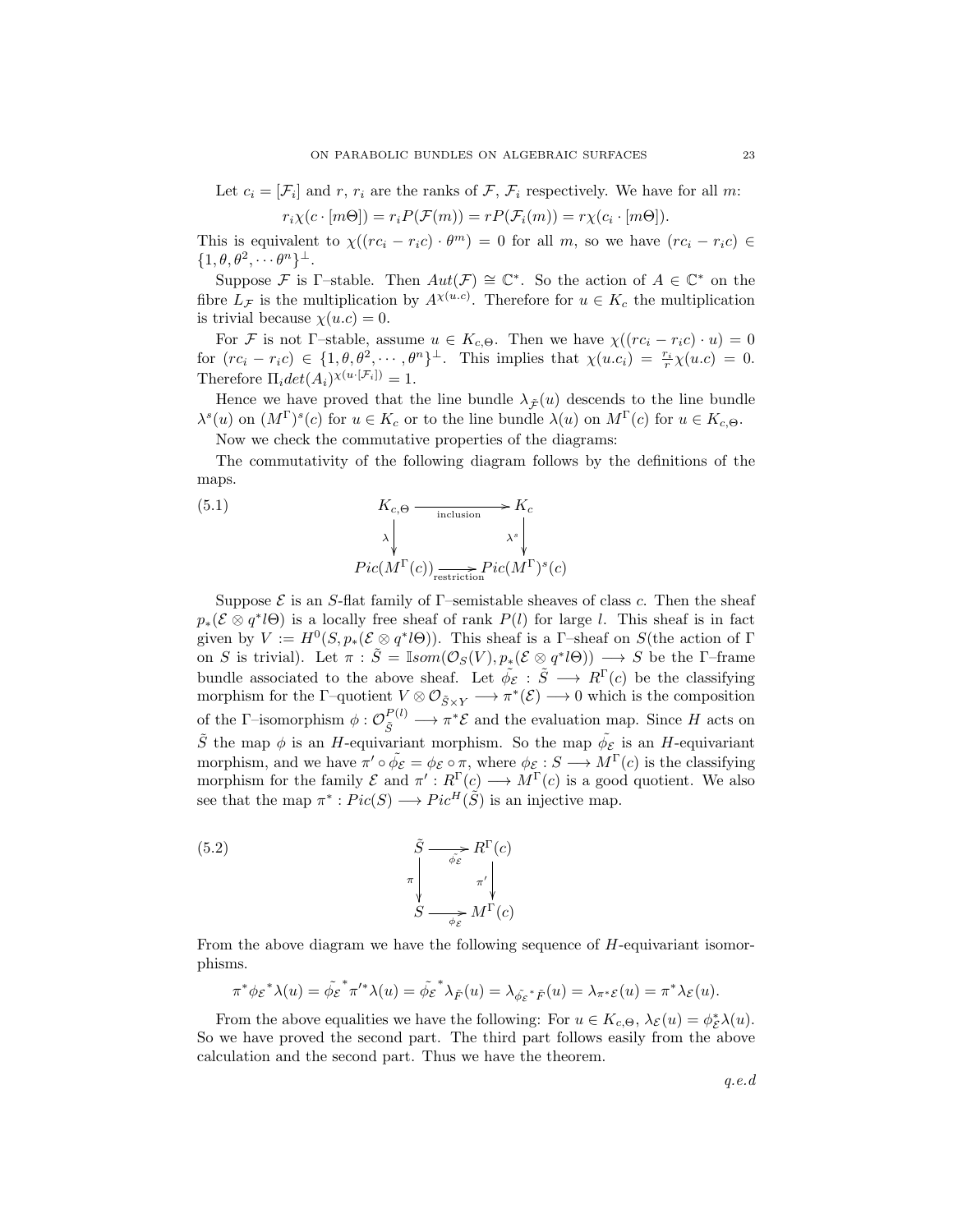#### 24 R. PARTHASARATHI

We recall the following classes which are defined in [4]:

For Y a smooth projective algebraic variety of dimension  $n$ , fix a very ample divisor  $\Theta$  on Y and a class  $c \in K(Y)_{num}$  and a base point  $x \in Y$ . Let  $\theta = [\mathcal{O}_{\Theta}] \in$  $K(Y)$ . Define for each  $i \in \{0, 1, \dots n\}$ :

$$
u_i(c) := -r \cdot \theta^i + \chi(c \cdot \theta^i) \cdot [\mathcal{O}_x].
$$

We see that  $\chi(c \otimes u_i(c)) = 0$ . If  $b \in \{1, \theta, \theta^2, \dots \theta^n\}^{\perp}$ , then  $\chi(\theta^n \cdot b) =$  $rank(b)deg(X) = 0$  implies that  $rank(b) = 0$ . We get  $\chi(b \otimes u_i(c)) = 0$ . Hence  $u_i(c) \in K_{c,\Theta}$ . Then by the above theorem we have the line bundles  $\lambda(u_i(c))$  on  $M^{\Gamma}(c)$  for each i. Let  $\mathcal{L}_i$  denote the line bundle  $\lambda(u_i(c))$  on  $Pic(M^{\Gamma}(c))$ . Then the restriction of these line bundles to the fibres  $det^{-1}(Q)$  of the determinant map  $det: M^{\Gamma}(c) \longrightarrow Pic(Y)$  is independent of the choice of x. So on  $M^{\Gamma}(r, \mathcal{Q}, c_2)$  these line bundles are well defined (cf [4, page 183,184]).

**Theorem 5.6.** Let  $f_k : M^{\Gamma}(c) \longrightarrow M^{\Gamma}(c(k))$  be the isomorphism of the moduli spaces given by  $[F] \longrightarrow [F \otimes k\Theta]$ . For sufficiently large  $k \gg 0$ , the line bundle  $\mathcal{L}_0$ is ample on  $M^{\Gamma}(c(k))$  and in particular it is ample on  $M^{\Gamma}(c)$ .

Proof: The proof follows easily from [4, Theorem 8.1.11].

q.e.d

From all the above discussion we have following conclusion;

Let Y be a smooth projective surface with an ample divisor  $\Theta$ . Let c be class in  $K(Y)_{num}$  with rank r and Chern classes  $c_1$ ,  $c_2$ , and a line bundle Q with  $c_1(Q) = c_1$ . Then the line bundle  $\mathcal{L}_0\otimes\mathcal{L}_1^m$  is ample on the moduli space  $M^\Gamma(r,\mathcal{Q},c_2)$  for sufficiently large  $m>>0.$  In particular we have line bundles  $\mathcal{L}_i$  on the moduli space  $M^\tau(c)$  of  $\Gamma$ –torsion free sheaves of class  $c$  and of local type  $\tau.$  And the line bundle  $\mathcal{L}_0\otimes\mathcal{L}_1^m$  is ample on  $M^{\tau}(c)$ .

In [1], it has been shown that the linear system  $|\mathcal{L}_1^m|$  is base point free and we have constructed  $M^{\Gamma,\mu ss}(r, \mathcal{Q}, c_2)$  the moduli space of  $(\Gamma, \mu)$ -semistable sheaves on  $Y(Y \text{ is a surface}).$ 

For easy reference we recall the construction of the Donaldson-Uhlenbeck compactification.

Let Y be a smooth projective algebraic surface and let  $\Theta$  be a very ample line bundle on Y. Let  $W = \mathcal{O}_Y(-N)$  and let  $V = H^0(E)$  be a Γ-module where E is a  $\Gamma$ -sheaf with underlying vector bundle is trivial. Let P be any polynomial in  $\mathbb{Q}[z]$ . From now on we write  $\mathcal{E} := V \otimes W$ . Let  $R^{\Gamma,\mu}$  be an open subscheme of all  $(\Gamma,\mu)$ semistable quotients  $[q : \mathcal{E} \longrightarrow \mathcal{V}]$  of  $\mathcal E$  with fixed topological data  $(r, \mathcal{Q}, c_2)$  given by the rank r, determinant  $Q$ , second Chern class  $c_2$  and such that q induces a Γisomorphism  $V \longrightarrow H^0(\mathcal{V}(N))$ . Note that the open subscheme  $R^{\Gamma}(r, \mathcal{Q}, c_2)$  which parametrises all the  $\Gamma$ -quotients which are  $(\Gamma, \chi)$ -semistable torsion free sheaves is embedded as a subscheme in  $R^{\Gamma,\mu}$ . Let F be the universal quotient for the scheme  $R^{\Gamma,\mu}$ . And let  $\tilde{\mathcal{F}}$  be the corresponding universal quotient sheaf of  $R^{\Gamma}(r, \mathcal{Q}, c_2)$ .

The group H acts on the scheme  $R^{\Gamma,\mu}$  by automorphisms. There is an H– linearised line bundle  $\mathcal{M} := \lambda_{\mathcal{F}}(u_1(c))$  on  $R^{\Gamma,\mu}$  where  $u_1(c)$  as given before. Then we have the following lemma and corollary:

Lemma 5.7. [1, Lemma 3.7]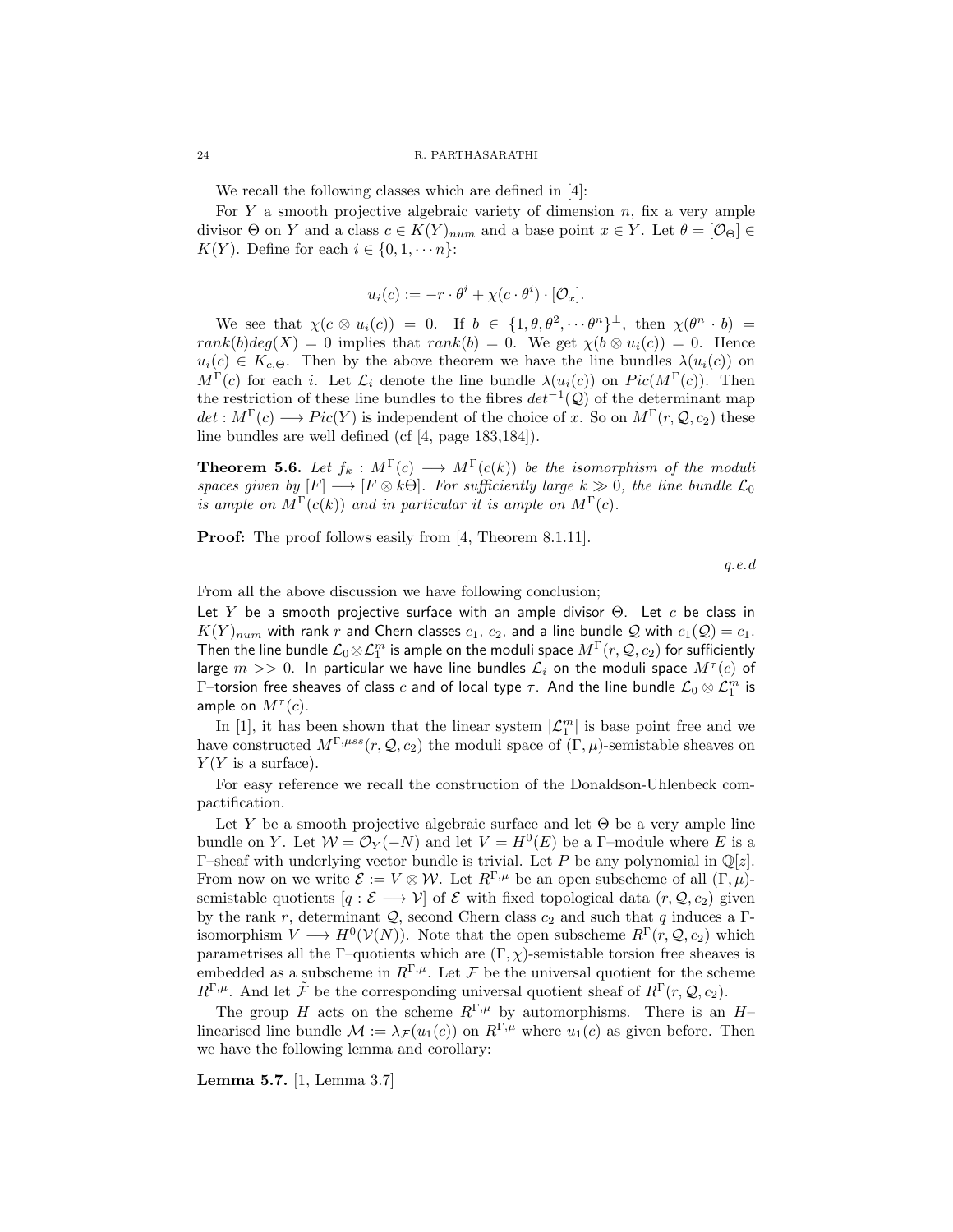- 1. If  $s \in \mathcal{R}^{\Gamma,\mu}$  is a point such that for a general high degree  $\Gamma$ -invariant curve C,  $\mathcal{F}_s$  |c is semistable then there exists an integer  $N > 0$  and an H-invariant section  $\tilde{\sigma} \in H^0(\mathcal{R}^{\Gamma,\mu},\mathcal{M}^N)^H$  such that  $\tilde{\sigma}(s) \neq 0$ .
- 2. If  $s_1$  and  $s_2$  are two points in  $\mathcal{R}^{\Gamma,\mu}$  such that for a general high degree  $\Gamma$ –invariant curve  $C,~{\cal F}_{s_1} \mid_C ~and ~{\cal F}_{s_2} \mid_C ~are~ both~ semistable~ but~ not~ S$ equivalent or one of them is semistable but the other is not then there is a H–invariant section  $\tilde{\sigma}$ , in some tensor power of M which separates these two points (i.e  $\tilde{\sigma}(s_1) = 0$  but  $\tilde{\sigma}(s_2) \neq 0$ ).

Corollary 5.8. There exists an integer  $\nu > 0$  such that the line bundle  $\mathcal{M}^{\nu}$  on  $\mathcal{R}^{\Gamma,\mu}$  is generated by H-invariant global sections.

Remark 5.9. From the above lemma and the corollary we conclude that the line bundle  $\mathcal{L}_1$  is base-point free on the moduli space  $M^{\Gamma}(r, \mathcal{Q}, c_2)$ . In particular it is base point free on the moduli space  $M^{\tau}(r, \mathcal{Q}, c_2)$  of  $(\Gamma, \chi)$ -semistable sheaves of local type  $\tau$ .

Since  $\mathcal{R}^{\Gamma,\mu}$  is a quasi-projective scheme and since M is H-semi-ample, there exists a finite dimensional vector space  $A \subset A_{\nu} := H^0(\mathcal{R}^{\Gamma,\mu}, \mathcal{M}^{\nu})^H$  that generates  $\mathcal{M}^{\nu}$ ; of course, there is nothing canonical in the choice of A.

Let  $\phi_A : \mathcal{R}^{\Gamma,\mu} \to \mathbb{P}(A)$  be the induced H-invariant morphism defined by the sections in A.

We denote by  $M_A$  the scheme theoretic image  $\phi_A(\mathcal{R}^{\Gamma,\mu})$  with the canonical reduced scheme structure. We see that  $M_A$  is proper over  $\mathbb C$ . We see that the space  $\bigoplus_{k\geq 0} H^0(R^{\Gamma,\mu}, M^{kS})^H$  is a finitely generated ring for sufficiently large number S.

We choose a large integer  $S$  . Let  $M^{\Gamma,\mu}(r,{\mathcal Q},c_2)$  be the projective scheme

(5.3) 
$$
\operatorname{Proj} \bigoplus_{k \geq 0} H^{0}(R^{\Gamma,\mu}, M^{k})^{H}
$$

and let

$$
\phi: \mathcal{R}^{\Gamma,\mu}(r,\mathcal{Q},c_2) \to M^{\Gamma,\mu}(r,\mathcal{Q},c_2)
$$

be the canonical induced morphism.

We note that there is an  $H$ –invariant morphism

$$
\Phi: R^{\Gamma}(r, \mathcal{Q}, c_2) \longrightarrow \text{Proj} \bigoplus_{k \geq 0} H^0(R^{\Gamma,\mu}, M^{kS})^H
$$

which is the composition of the inclusion  $R^{\Gamma}(r, \mathcal{Q}, c_2) \subset R^{\Gamma, \mu}(r, \mathcal{Q}, c_2)$  and the morphism  $\phi$ . Then by the universal property of the categorical quotient map  $\pi$ :  $R^{\Gamma}(r, \mathcal{Q}, c_2) \longrightarrow M^{\Gamma}(r, \mathcal{Q}, c_2)$  there is an unique morphism

$$
\gamma: M^{\Gamma}(r, \mathcal{Q}, c_2) \longrightarrow M^{\Gamma, \mu}(r, \mathcal{Q}, c_2)
$$

such that the following diagram commutes.



We see that the line bundle  $\mathcal{O}(1)$  on  $M^{\Gamma,\mu}(r,\mathcal{Q},c_2)$  pull backs to the line bundle  $\lambda_{\tilde{\mathcal{F}}}(u_1(c))^S$  on  $R^{\Gamma}(r, \mathcal{Q}, c_2)$  which in turn descends to the line bundle  $\lambda(u_1(c)) = \mathcal{L}_1^S$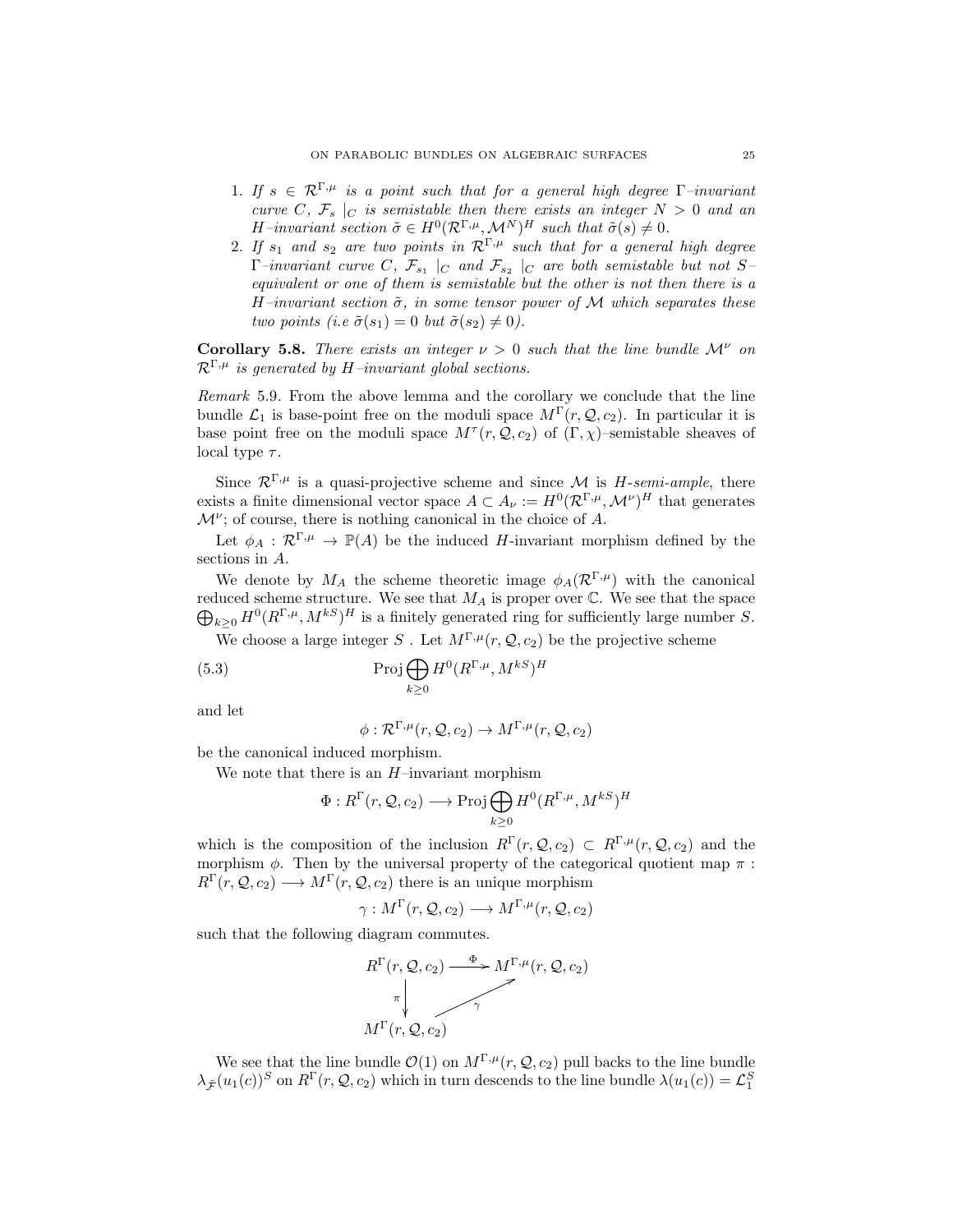on  $M^{\Gamma}(r, \mathcal{Q}, c_2)$ . This morphism  $\gamma$  is the Gieseker-to-Uhlenbeck map for the Γcategory.

**Proposition 5.10.** The moduli space  $M^{\Gamma,\mu s}(r, \mathcal{Q}, c_2)$  of isomorphism classes of  $(\Gamma, \mu)$ –stable locally free sheaves with fixed determinant Q on Y, is embedded in the moduli space  $M^{\Gamma,\mu}(r, \mathcal{Q}, c_2)$ .

The closure of the moduli space  $M^{\Gamma,\mu s}(r, \mathcal{Q}, c_2)$  in  $M^{\Gamma,\mu}(r, \mathcal{Q}, c_2)$  is the desired Donaldson-Uhlenbeck compactification of  $(\Gamma, \mu)$ -stable bundles.

From now on we restrict our attention to the category of Γ–sheaves of fixed topological local type  $\tau$ . We rephrase the statements we have proved to this category. Then

**Theorem 5.11.** Let  $M^{\tau}(r, \mathcal{Q}, c_2)$  be the moduli space of  $(\Gamma, \chi)$ -semistable sheaves of local type τ. And let  $M^{\tau,\mu}(r, \mathcal{Q}, c_2)$  be the moduli space of  $(\Gamma, \mu)$ -semistable sheaves of local type  $\tau$ . Then there is a morphism  $\gamma$  called the Gieseker-Uhlenbeck map

$$
\gamma: M^{\tau}(r, \mathcal{Q}, c_2) \longrightarrow M^{\tau, \mu}(r, \mathcal{Q}, c_2)
$$

such that  $\gamma^*(\mathcal{O}(1)) = \mathcal{L}_1^S$  for some large S.

The Donaldson-Uhlenbeck compactification for parabolic bundles can be described as a stratified space in terms of parabolic polystable *bundles* with decreasing parabolic chern classes  $\kappa$  as follows: (For details see [1, Page 67])

(5.4) 
$$
\overline{M^{\mathbf{\alpha}}_{k,\mathbf{j},\mathbf{r}}(r,\mathcal{P},\kappa)} \subset \coprod_{l\geq 0} M^{\mathbf{\alpha}-poly}_{k',\mathbf{j}',\mathbf{r}}(r,\mathcal{P},\kappa-l) \times S^l(X).
$$

where by  $M_{k,j,r}^{\alpha-poly}(r, \mathcal{P}, \kappa)$ , we mean the set of isomorphism classes of *polystable* parabolic bundles with parabolic datum given by  $(\alpha, l, r, j)$ , fixed determinant  $\mathcal P$ and with topological datum given by k and  $\kappa$  as mentioned above.

We have the following theorem in the parabolic category which is an immediate consequence of the previous theorem:

As we recall from the Section  $(2.3)$  we fix the parabolic datum  $s_{*}$ .

**Theorem 5.12.** Let X be a smooth projective algebraic surface over  $\mathbb{C}$ . Let  $\Theta_1$  be an ample divisor on  $X$ . Let  $D$  be a normal crossing divisor on  $X$ . Let  $P$  be a polynomial in  $\mathbb{Q}[z]$ . We fix  $s_*$  a parabolic datum. We also fix the tuple  $c_* = (\mathcal{P}, c_2, s_*)$ , where P, the determinant of  $E_*, c_2$  the second Chern class of the underlying sheaf of  $E_{*}$ . Let  $M^{par}(\mathbf{c}_{*})$  be the moduli space of  $\chi$ -semistable parabolic bundles  $E_{*}$  of type  $c_*$  on X, and let  $M^{par,\mu}(c_*)$  be the moduli space of  $\mu$ -semistable parabolic bundles  $E_*$  of type  $c_*$ . Then there is a morphism  $\gamma$  called the Gieseker-to-Uhlenbeck map for the parabolic bundles:

$$
\gamma: M^{par}(\mathbf{c}_*) \longrightarrow M^{par,\mu}(\mathbf{c}_*).
$$

## 6. Concluding remarks

- The moduli space we have constructed in this method is intrinsic at the level of smooth projective algebraic surfaces.
- Even though categorically Γ-sheaves and parabolic sheaves are the same, we could not prove the  $\Gamma$ -semi-stable sheaf  $\leftrightarrow$  parabolic semi-stable sheaf under this correspondence for the reason that we could not obtain